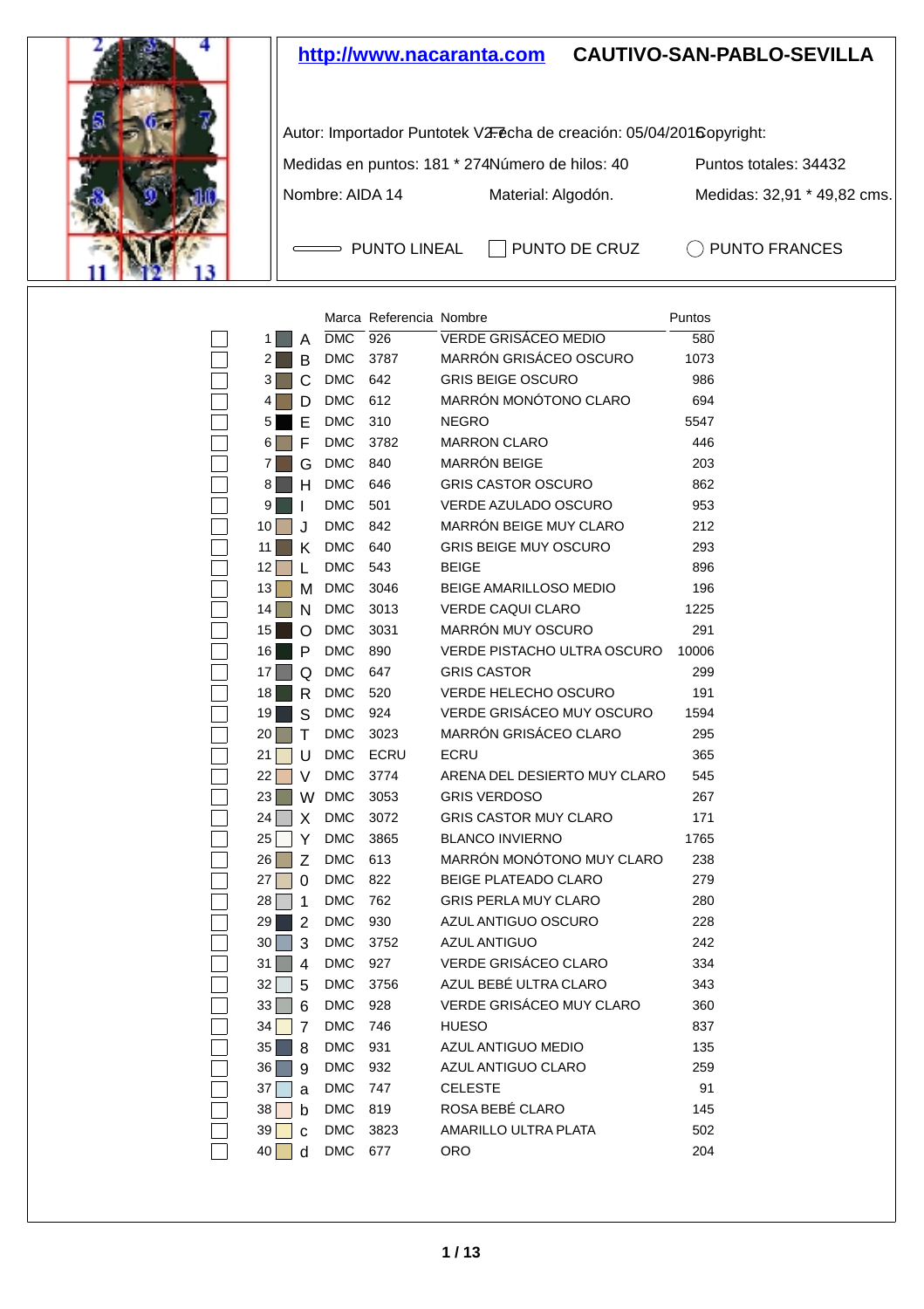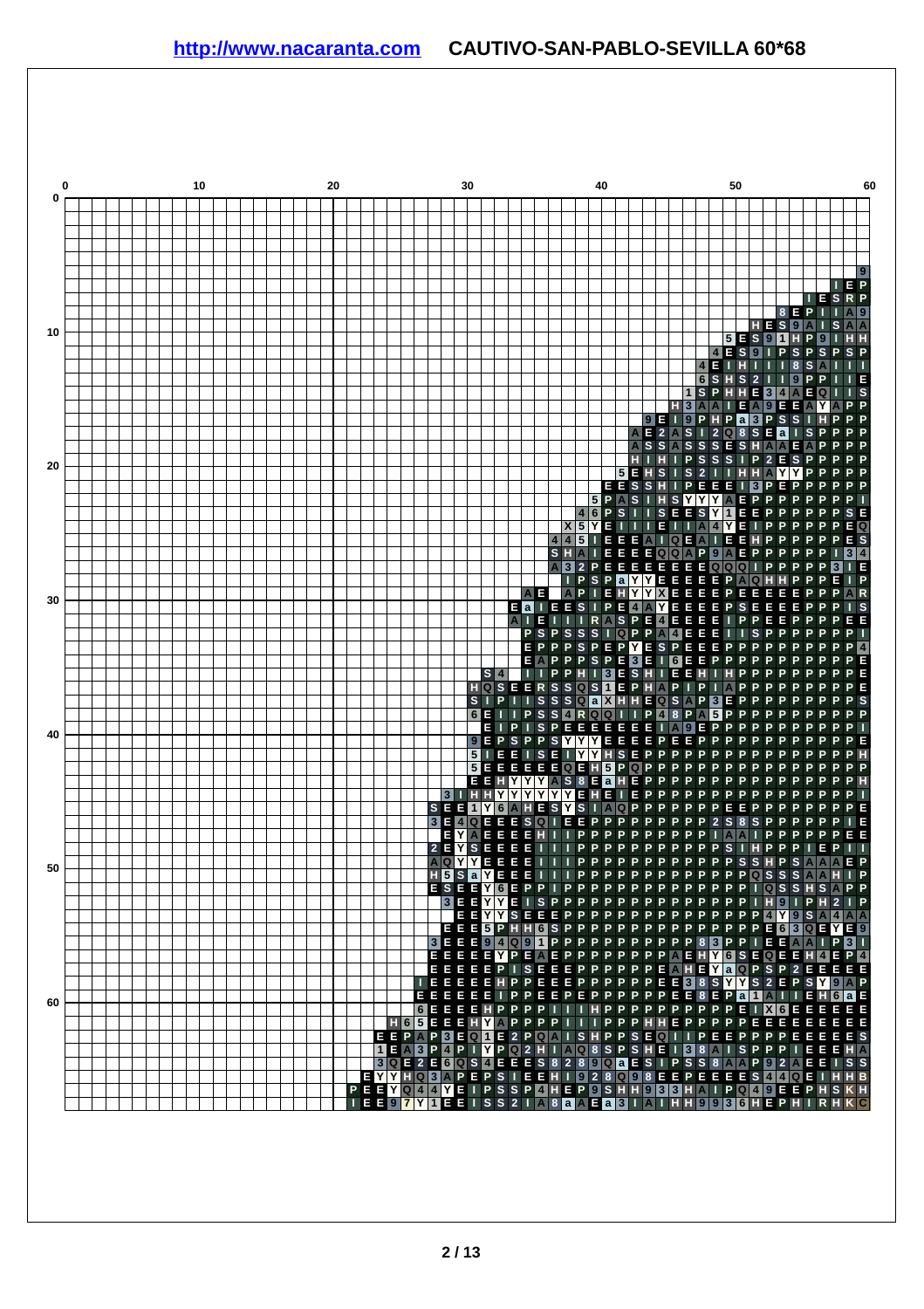| 70<br>100<br>110<br>60<br>80<br>90<br>0<br>$5 6 A H A 2$ E E E E S A 4 5<br>Ξ<br>881H2PS<br>P<br>ш<br>т<br>P<br>Е<br>Е<br>Е<br>Е<br>$A$ <sup>4</sup><br>Е<br>$S I Q H 9 9 1 3 9 A 9 H S S Q H E S G$<br>H<br>П<br>H<br>EES<br>Ш<br>п<br>s <sub>s</sub><br>$\mathbf{s}$<br>$\mathbf{s}$<br>P<br>P<br><b>SSP</b><br>8 H H A 8 A 3 S P H 8 S H A 4 5 2 E A<br>P<br>P<br>a 5<br>5 A <br>$S$ 3 P<br><b>SP</b><br>P<br>Ď<br>P<br>P<br>PE<br>$H \cup S$<br>S S<br>SAAA <b>asty IIPPEEEESHEEQ</b><br>EESS <sub>2</sub><br>Е<br>Е<br><b>ISSPPP</b><br>P<br>P<br>P<br>PHHS2EEEFFEG8ASI2EEIHSEEQ<br>HQ39HQ8<br>$P$  <br>П<br>н<br><b>PP8A3EEEEEE8IPA93318E</b><br>P <sub>P</sub><br>Ó<br>P<br>PPP<br><b>PP</b><br>P<br>PIIREES<br>P<br>PH44ASEEEEEEEA9EEE296Y3<br>118Q<br>P<br>P<br>P<br>S <sub>1</sub><br>P<br>P<br><b>PP</b><br><b>IAEE</b><br>Е<br>Е<br>E S<br>U.<br><b>ES</b><br>S<br>ш<br><b>PEISHEEEIEE</b><br>EIIISE <b>NN</b> 2 EEFTEES<br>Е<br>$\overline{A}$<br>P<br>P<br>P<br>Ε<br>$1$ $1$ S<br>P<br>P<br>$\mathbf{s}$<br><b>PSIEE0</b><br>п<br>ш<br>п<br>EP<br>89APESI2SEE2SP9Y6EHHY3X9P99ESSI<br>P<br>E<br>Ε<br><b>PP</b><br>P<br>12A<br>s<br>P<br>P<br>P<br>P<br><b>IRES</b><br>P<br><b>ESS</b><br>ш<br>10<br>POGPPPI2SP2PIGOPPS3HPP<br>P S<br><b>SIPIEEE</b><br>P<br>Е<br>Е<br>P<br>$1469QAY3E5S$<br>P<br><b>TEE6</b><br>H<br>P<br>PH<br>PPPPIIPEEESISP828HTE<br>E<br>PSE<br><b>AE</b><br>$P$   A<br>3 4<br>E<br>P<br>$\mathbf{P}$<br>Ε<br>E<br>$\mathbf{s}$<br>EAEP<br>s <sub>s</sub><br>E<br>Е<br>P<br>P<br>$\overline{\mathsf{R}}$<br>P<br>Е<br>P<br>PH<br>PE<br>$\blacksquare$<br><b>IIE8950H838EEE64HI2A4Y82E</b><br>E<br>P<br>THTTEX<br>Е<br>EE<br>P<br>Е<br>п<br>P<br>Ε<br>P<br>PQ<br>P<br>н<br>н<br>P<br>Е<br>т<br><b>S</b><br>E<br>PIIDEEEEEEEEEETSIQDEDES4I<br><b>EAOSSHYYEE</b><br>П<br>EE<br>Ε<br>$\mathbf{s}$<br>A9A<br>I E<br>P<br>2E<br>H<br>s<br>s<br>Е<br>Е<br>н<br>E<br>ESH<br>н | 120                                                                           |
|--------------------------------------------------------------------------------------------------------------------------------------------------------------------------------------------------------------------------------------------------------------------------------------------------------------------------------------------------------------------------------------------------------------------------------------------------------------------------------------------------------------------------------------------------------------------------------------------------------------------------------------------------------------------------------------------------------------------------------------------------------------------------------------------------------------------------------------------------------------------------------------------------------------------------------------------------------------------------------------------------------------------------------------------------------------------------------------------------------------------------------------------------------------------------------------------------------------------------------------------------------------------------------------------------------------------------------------------------------------------------------------------------------------------------------------------------------------------------------------------------------------------------------------------------------------------------------------------------------------------------------------------------------------------------------------------------------------------------------------------------------------------------------------------------------------------------------------------------------------------------------------------------------|-------------------------------------------------------------------------------|
|                                                                                                                                                                                                                                                                                                                                                                                                                                                                                                                                                                                                                                                                                                                                                                                                                                                                                                                                                                                                                                                                                                                                                                                                                                                                                                                                                                                                                                                                                                                                                                                                                                                                                                                                                                                                                                                                                                        |                                                                               |
|                                                                                                                                                                                                                                                                                                                                                                                                                                                                                                                                                                                                                                                                                                                                                                                                                                                                                                                                                                                                                                                                                                                                                                                                                                                                                                                                                                                                                                                                                                                                                                                                                                                                                                                                                                                                                                                                                                        |                                                                               |
|                                                                                                                                                                                                                                                                                                                                                                                                                                                                                                                                                                                                                                                                                                                                                                                                                                                                                                                                                                                                                                                                                                                                                                                                                                                                                                                                                                                                                                                                                                                                                                                                                                                                                                                                                                                                                                                                                                        |                                                                               |
|                                                                                                                                                                                                                                                                                                                                                                                                                                                                                                                                                                                                                                                                                                                                                                                                                                                                                                                                                                                                                                                                                                                                                                                                                                                                                                                                                                                                                                                                                                                                                                                                                                                                                                                                                                                                                                                                                                        |                                                                               |
|                                                                                                                                                                                                                                                                                                                                                                                                                                                                                                                                                                                                                                                                                                                                                                                                                                                                                                                                                                                                                                                                                                                                                                                                                                                                                                                                                                                                                                                                                                                                                                                                                                                                                                                                                                                                                                                                                                        |                                                                               |
|                                                                                                                                                                                                                                                                                                                                                                                                                                                                                                                                                                                                                                                                                                                                                                                                                                                                                                                                                                                                                                                                                                                                                                                                                                                                                                                                                                                                                                                                                                                                                                                                                                                                                                                                                                                                                                                                                                        |                                                                               |
|                                                                                                                                                                                                                                                                                                                                                                                                                                                                                                                                                                                                                                                                                                                                                                                                                                                                                                                                                                                                                                                                                                                                                                                                                                                                                                                                                                                                                                                                                                                                                                                                                                                                                                                                                                                                                                                                                                        |                                                                               |
| SOM 2 PEASOESTTEEEE DIPEEE MOZPOHAHEH<br>QPEPPIGSPQYYYGGEEEEEEEE 1 AX 2 1 A 1 QA<br>PEOPEE<br>$\mathbf{s}$<br>$\mathbf Q$<br>$\mathsf{R}$<br>PE<br>H E H a E<br>P<br>P<br>s<br>P                                                                                                                                                                                                                                                                                                                                                                                                                                                                                                                                                                                                                                                                                                                                                                                                                                                                                                                                                                                                                                                                                                                                                                                                                                                                                                                                                                                                                                                                                                                                                                                                                                                                                                                       | P<br>EE                                                                       |
| Ó<br>$P$ $P$<br>20PEP<br>ПП<br>P S 4 Q I<br>P<br>P<br>Ð<br>P<br>Е<br><sub>S</sub><br>P<br>Е<br>P<br>P<br>P<br>PPP SEAPEEE TP 2 TTTLE E E E E E E E E E<br>E<br>Ó<br>P<br>P<br>$\mathbf{s}$<br><b>SP</b><br>SE.<br>S<br>$Q$ $P$<br>P<br>EEP <b>a</b> 8E<br>P<br>P<br>$\mathbf{s}$<br>H<br>$\begin{array}{ c c c c c }\n\hline\n\hline\n\end{array}$<br>s<br>P<br>P                                                                                                                                                                                                                                                                                                                                                                                                                                                                                                                                                                                                                                                                                                                                                                                                                                                                                                                                                                                                                                                                                                                                                                                                                                                                                                                                                                                                                                                                                                                                      | P<br>P<br>P<br>P                                                              |
| <b>AI EEEEHAOPEEEEEEEEEEEEEEEEPE</b><br>11S<br>$\overline{9}$<br>P<br><b>PP</b><br>P<br>Ó<br>P P 2<br>P <sub>P</sub><br>P<br>P<br>P<br>P<br>P<br><b>TIL</b><br>ш<br> Q 3 <br>P<br>298EP4EEEA <mark>Y</mark> 6EEEEEEEEEEEEEEEIH2S<br>HSS <mark>Y</mark> 4ES <mark>aYX</mark> AEEEEEEEEEEEEEEPISE2<br>Е<br>Ó<br>P<br>P<br><b>PP</b><br>P<br>P<br>P<br>P<br>P<br>P<br>P<br>P<br>P<br>P<br>P<br>E <sub>S</sub><br>Е<br>P                                                                                                                                                                                                                                                                                                                                                                                                                                                                                                                                                                                                                                                                                                                                                                                                                                                                                                                                                                                                                                                                                                                                                                                                                                                                                                                                                                                                                                                                                   | P                                                                             |
| S E 2 A<br>P<br><b>IHHIHS</b><br>E<br>$\overline{2}$<br>$\overline{2}$<br>P<br>P<br>P<br>P<br>P<br>P<br>P<br>s<br>P<br>20<br>SPOOLETXTEEE OQATQIEEEEEEEEE 9S<br>$\overline{P}$<br>$\blacksquare$ $\blacksquare$ $\blacksquare$ $\blacksquare$<br>P<br>P<br>$\overline{  A  }$<br>P<br>P<br>$\mathbf{s}$<br>Е<br>П<br>s<br>P<br>43S<br>Е<br>P                                                                                                                                                                                                                                                                                                                                                                                                                                                                                                                                                                                                                                                                                                                                                                                                                                                                                                                                                                                                                                                                                                                                                                                                                                                                                                                                                                                                                                                                                                                                                           | P<br>P                                                                        |
| $P$   E<br>$H\overline{S}$<br>S 4 5 P E E E E E 9 S E S 4 1 Y 9 E E E E E E E E E Y Y Y I P<br>$R$ $P$<br>E<br>EEE<br>PSE<br>P<br>P<br>P<br>Ε<br>E P<br>$\overline{\mathbf{2}}$<br>P<br>$\overline{1}$ s<br>$I$ SE<br>SPES1aI3H934AI24YY1AEEEEEEEEI9<br>PPP<br>P<br>P<br>P<br>$\vert x \vert$<br>Е<br>Е<br>EHP<br>P<br>P<br>P<br>P<br>Е                                                                                                                                                                                                                                                                                                                                                                                                                                                                                                                                                                                                                                                                                                                                                                                                                                                                                                                                                                                                                                                                                                                                                                                                                                                                                                                                                                                                                                                                                                                                                                | P<br>P                                                                        |
| SPOSTSPPEETATYKEPS20T8E2P<br>EQXA9EPPIAAIS82P2SHI9aYIP<br>P<br>P<br>s s<br>$\overline{P}$<br>P<br>$\frac{P}{P}$<br>Е<br>$\mathsf{I}$   $\mathsf{P}$<br><b>PP</b><br>P<br><b>PP</b><br>P<br>ø<br>Е<br>Е<br>Е<br>P<br>P<br>S<br>P<br>P<br>s<br>$\overline{P}$<br>P<br>$\overline{P}$<br>P<br>$\overline{P}$<br>$\mathbf{s}$<br>т<br><b>PP</b><br>P <sub>P</sub><br>P<br>P<br>P <sub>P</sub><br>P<br>P<br><b>QH</b><br>P<br>P<br>Е<br>P<br>P                                                                                                                                                                                                                                                                                                                                                                                                                                                                                                                                                                                                                                                                                                                                                                                                                                                                                                                                                                                                                                                                                                                                                                                                                                                                                                                                                                                                                                                              | P<br>P<br>P<br>P                                                              |
| P <sub>P</sub><br>P<br><b>4APEE</b><br>PSPSIAH3XaI2EEEEE3AAA<br>$\overline{P}$<br>$\overline{P}$<br>$\overline{P}$<br>$\mathbf{s}$<br>P<br>s<br>P<br>P<br>$6QAQQ$<br>P<br>P <sub>P</sub><br>т<br><b>PP</b><br>$\overline{A}$<br>P<br>P<br>P<br>P<br>$P$ $P$ $P$ $P$ $P$<br>PZYIIAA6HIYX4AX <mark>1Y33PEEAA</mark> HS<br>s <sub>s</sub><br>P<br>P<br>P<br>P<br>P<br>т<br>$\overline{Q}$<br> S <br>$\overline{Q}$<br>P<br>P<br>P<br>$\mathbf{s}$<br>P<br>P<br>P<br>P                                                                                                                                                                                                                                                                                                                                                                                                                                                                                                                                                                                                                                                                                                                                                                                                                                                                                                                                                                                                                                                                                                                                                                                                                                                                                                                                                                                                                                     | P<br>P<br>P                                                                   |
| $\mathsf{P}$<br>P P<br>PIEPEETPEEEHAGA4808VAEE<br>PIPHAARESEEEPIIQSAEE8VA<br>EPAPEE24HEEEEEEESEEEE<br>Е<br>$\sf{s}$<br>т<br>$\overline{P}$<br>P<br><b>PP</b><br><b>HR</b><br>P<br>P<br>Ε<br>PPE<br>P<br>P<br>P<br>P<br>п<br>S<br>P<br>P<br>P<br>P<br>P<br>Е<br>Е<br>P   8   9  <br>P <sub>P</sub><br>P<br>P<br>P<br>P<br>P<br>P<br>P<br>s<br>s<br>$H$ <sub>S</sub><br>П<br>P<br>Е<br>тн<br>т<br>P<br>E P<br>P<br>P<br>S<br>Q<br>п                                                                                                                                                                                                                                                                                                                                                                                                                                                                                                                                                                                                                                                                                                                                                                                                                                                                                                                                                                                                                                                                                                                                                                                                                                                                                                                                                                                                                                                                      | P<br>P<br>P                                                                   |
| $S$ $F$ $A$<br>EASPHES<br>EP<br>S E<br><b>SES</b><br>П<br>$\mathbf{s}$<br>P<br>H 8 2<br>s<br>P<br>E <sub>S</sub><br>P<br>s<br>P<br>P<br>Е<br>п<br>P<br>30<br>$\overline{\mathbf{s}}$<br>PPP<br>s <sub>s</sub><br>PIE<br>$\mathbf{s}$<br><b>AAIP</b><br>$\mathbf{s}$<br>п<br>8<br>Е                                                                                                                                                                                                                                                                                                                                                                                                                                                                                                                                                                                                                                                                                                                                                                                                                                                                                                                                                                                                                                                                                                                                                                                                                                                                                                                                                                                                                                                                                                                                                                                                                     | P<br>P                                                                        |
| SHSSPHSQEMATHPEEEEEEHTEEEEP20SPA0APH<br>IASESPIEPSETTPEEEEEESP00HAEPEQ <mark>H</mark> EA4V<br>PIPPHPPRTHH22HEEEE2PEEEPA0080TE0EEEE<br>¢<br>H<br>P<br>P<br>$\sf{s}$<br>$\mathbf{s}$<br>P<br>S <sub>1</sub><br>$\mathbf{s}$<br>$\mathsf{P}$<br>P<br>P<br>Е<br>TТ<br>8<br>P<br>$\overline{P}$<br>P<br>P<br>P<br>P<br>P<br>П<br><sub>S</sub><br>$\vert \vert$ s<br>P                                                                                                                                                                                                                                                                                                                                                                                                                                                                                                                                                                                                                                                                                                                                                                                                                                                                                                                                                                                                                                                                                                                                                                                                                                                                                                                                                                                                                                                                                                                                       | P                                                                             |
| P<br>P<br>S S O H E H S 2 H 2 S E E 8 O P S S S S E E E O P E A Q O 8 E<br>P<br>P<br>P<br>P<br>P<br>P<br>P<br>$H$ S<br>ET<br>A<br>п<br>n<br>Ε<br>Е<br>Е<br>Е<br>п<br>Е<br>Е<br>Е<br>PPP<br>P<br>т<br>P <sub>P</sub><br>Ε<br>Е<br>Е<br>F<br>Е<br>P<br><b>TILL</b><br>Е<br>Е<br>Е<br>Е<br>п                                                                                                                                                                                                                                                                                                                                                                                                                                                                                                                                                                                                                                                                                                                                                                                                                                                                                                                                                                                                                                                                                                                                                                                                                                                                                                                                                                                                                                                                                                                                                                                                              | P                                                                             |
| PPIEPITEPISSTEEEMBIPISSPEEEEEEEEEEE<br>PPIEDGERPHISSEEEBPSGSPSGEEEEEEEEEE<br>PPIEDEEHIOSIISEEE28SEOG2EEEEEEEEAK<br>PPP<br>P<br>E <sub>P</sub><br>$1$ $1$ $P$<br>Ε<br>Е<br>Е<br>Е<br>Е<br>Е<br>P<br>п<br>Е<br>Е<br>Е<br>п<br>PPPIEAEEHI9SII<br>P<br><b>PP</b><br>IPPI<br>П<br>Ε<br>Е<br>Ε<br>E<br>Е<br>TТ<br>Е<br>Ε<br>E                                                                                                                                                                                                                                                                                                                                                                                                                                                                                                                                                                                                                                                                                                                                                                                                                                                                                                                                                                                                                                                                                                                                                                                                                                                                                                                                                                                                                                                                                                                                                                                | P<br>P<br>P                                                                   |
| <b>IPP</b><br>P<br><b>IIIIP 9H I 9A E 8 3 8 1 E E E E E O P P 19</b><br>EE<br>Е<br>$\mathbf{s}$<br>P<br><b>SOHEP</b><br>P<br>P I<br>Е<br>Е<br>Е<br>1195E<br>P<br><b>PP</b><br>$I$ H S<br>П<br>EPSE<br>$E$   $4$<br>Е<br>п<br>s<br>Е<br>Е<br>Е<br>E<br>$\mathbf Q$                                                                                                                                                                                                                                                                                                                                                                                                                                                                                                                                                                                                                                                                                                                                                                                                                                                                                                                                                                                                                                                                                                                                                                                                                                                                                                                                                                                                                                                                                                                                                                                                                                      |                                                                               |
| $P$ $P$ <sup>2</sup><br>8 E<br>P<br><b>PP</b><br>т<br>$\begin{array}{c} 1 \text{ } S \text{ } P \\ 2 \text{ } I \text{ } E \end{array}$<br>П<br>PQ<br>$\mathbf{s}$<br>п<br>P<br>$A$ $A$ $A$<br>P<br>$\bf{8}$<br>E II<br>s<br>Е<br>Е<br>P<br>40<br>Ŧ<br>HI<br>P<br>PPEI<br>$\overline{2}$<br>PE<br>P<br><b>PP</b><br>PP<br>S<br>S<br>P<br>EET<br>т<br>P                                                                                                                                                                                                                                                                                                                                                                                                                                                                                                                                                                                                                                                                                                                                                                                                                                                                                                                                                                                                                                                                                                                                                                                                                                                                                                                                                                                                                                                                                                                                                 | P<br>P                                                                        |
| P <sub>P</sub><br>$S$   $P$<br>P<br>$\mathbf{I}$ $\mathbf{P}$<br>P<br>P<br>P<br>P<br>P<br>m<br>IP22<br>п<br>P<br>P<br>P<br>$\boldsymbol{8}$<br><b>APQE</b><br>EE<br>PE<br>$\overline{P}$<br>P<br>P<br>$\mathbf{s}$<br>P<br>P<br>$\overline{2}$<br>P<br>P<br>P<br>P<br>P<br>P<br>п<br>н<br>п<br>п                                                                                                                                                                                                                                                                                                                                                                                                                                                                                                                                                                                                                                                                                                                                                                                                                                                                                                                                                                                                                                                                                                                                                                                                                                                                                                                                                                                                                                                                                                                                                                                                       | P<br>P                                                                        |
| P<br>PEIII<br>EE<br>$\mathsf{P}$<br>P<br>$\overline{2}$<br>п<br>$\mathbf{s}$<br>п<br>ш<br>Е<br>P<br>P<br>P<br>P<br>P<br>P<br>P<br>P<br>Е<br>Е<br>PSHE<br><b>SIPEYI</b><br>$\mathbf{s}$<br>EE<br>ø<br>P<br>$4$ <sup>Y</sup><br>A<br>P<br>P<br>P<br>P<br>P<br>P<br>P<br>P                                                                                                                                                                                                                                                                                                                                                                                                                                                                                                                                                                                                                                                                                                                                                                                                                                                                                                                                                                                                                                                                                                                                                                                                                                                                                                                                                                                                                                                                                                                                                                                                                                | P<br>P<br>Ε<br>Е                                                              |
| <b>PPPSEPHE</b><br>$S$ $P$ $9$<br>PSIEY2Q<br>EE<br>EPIS<br>1111E<br>H1<br>PI<br>EEE<br>E<br>P<br>P<br>P<br>P<br>P<br>P<br>н<br>P<br>Е<br>PPP<br>P<br>PPE<br>EQ<br>$\overline{2}$<br>т<br>п<br>Ε<br>P<br>P<br>P                                                                                                                                                                                                                                                                                                                                                                                                                                                                                                                                                                                                                                                                                                                                                                                                                                                                                                                                                                                                                                                                                                                                                                                                                                                                                                                                                                                                                                                                                                                                                                                                                                                                                         | E <sub>S</sub><br>Е<br>$3$ $A$ $A$                                            |
| E E E Q I H H E P<br>E E E S D E A P P P P<br>E E L P P P P P P P<br>E E P P P P P P P P<br><b>AHAPEEHP</b><br>$\overline{3}$<br>EE<br>EP<br>TEEE<br>2P<br>EEE<br>4 3 <br>S<br>E<br>EE<br>E<br>E<br>Ε<br>EEEHS<br>EEE<br>E E<br>$A$ 3 9 4 $P$ Y<br>6 3 3<br>E P<br>S<br>$P$  <br>PPPEE<br>P<br>EEE<br>S<br>TП<br>PE<br>F<br>EE<br>Ε<br>E<br>E<br>$\mathbf Q$<br>H<br>P<br> a 6                                                                                                                                                                                                                                                                                                                                                                                                                                                                                                                                                                                                                                                                                                                                                                                                                                                                                                                                                                                                                                                                                                                                                                                                                                                                                                                                                                                                                                                                                                                         | E P                                                                           |
| Y E Y 9 E<br>E <sub>S</sub><br>$\sf{s}$<br>$\mathbf{s}$<br>E<br>EE<br>P<br>$\overline{P}$<br>E<br>E<br>E<br>EE<br>$\bf{8}$<br>P<br>P<br>Ε<br>П<br>$\bf 8$<br>EI<br>P<br>Е<br>EE<br>P<br>$\mathbf{L}$<br>T E<br>E<br>Ε<br>E<br>Ε<br>E<br>Е<br>Ε<br>Ε<br>Ε<br>Ε<br>$\overline{ \mathfrak{g} }$<br>$\overline{A}$<br>s<br>EPP<br>P<br>$P \t{3} E 2 H E$<br>P<br>$S$ E<br>Ε<br>EE<br>EP<br>P<br>$\sf{s}$<br>PSEE<br>EEE<br>P<br>P<br>P<br>P<br>P<br>P<br>$\mathsf{P}$<br>P<br>E<br>EE<br>E<br>EE<br>P<br>P<br>EE<br>Ε<br>Е<br>EE<br>Е<br>E<br>Е<br>P<br>$\overline{2}$<br>$\overline{Q}$<br>п<br>$\overline{2}$<br>50                                                                                                                                                                                                                                                                                                                                                                                                                                                                                                                                                                                                                                                                                                                                                                                                                                                                                                                                                                                                                                                                                                                                                                                                                                                                                      | $\overline{2}$<br>S<br>8<br>P<br>п                                            |
| P <sub>P</sub><br>E9E<br>P<br>S <sub>E</sub><br>E<br>$\begin{array}{c}\nE \cap P \\ P \cap P\n\end{array}$<br>P<br>P<br>IESEE<br>EEE<br>$\overline{2}$<br>P<br>P <sub>P</sub><br>P<br>P<br>P<br>$\mathbf{P}$<br>E<br>E<br>EE<br>E<br>EE<br>E<br>E<br>P<br>P<br><b>P351</b><br>EE<br>Ε<br>EE<br>EP<br>P<br>P<br>P<br>Е<br>P<br>$\mathbf{s}$<br><b>PAHSEQP</b><br>$\blacktriangle$<br>$\overline{\phantom{a}}$   A<br>P <sub>P</sub><br>E<br>$\overline{P}$<br>PPE<br>EEE<br>P <sub>P</sub><br>P<br>P <sub>P</sub><br>P<br>P<br>E<br>EEEE<br>E<br>EE<br>EE<br>E<br>EE<br>E<br>P<br>P<br>P<br>P<br>P<br>Ε<br>Т<br>Ε<br>P<br>P<br>P<br>P<br>$\overline{2}$                                                                                                                                                                                                                                                                                                                                                                                                                                                                                                                                                                                                                                                                                                                                                                                                                                                                                                                                                                                                                                                                                                                                                                                                                                                 | $\overline{2}$<br>8<br>A<br>s                                                 |
| 4H3E<br>$\mathbf{s}$<br>E <sub>S</sub><br>$\boldsymbol{\mathsf{s}}$<br>$\boldsymbol{\mathsf{s}}$<br>$\overline{P}$<br>$\mathbf{s}$<br>P<br>P<br>$\mathsf{P}$<br>E E<br>P<br>P P<br>P<br>P <sub>P</sub><br>$\mathsf{P}$<br><u>PPHAPPE</u><br>E <b>n</b> deppe<br>E P<br>Ε<br>т<br>$\mathbf{s}$<br>Ε<br>E<br>E<br>EEE<br>Ε<br>P<br>P <sub>P</sub><br>P<br>P<br>P<br>P<br>P<br>P<br>Е<br>8<br>Е<br>P<br>Е<br>н<br>$E$ S<br><b>PSS</b><br>Т<br>E <sub>P</sub><br>P<br>P<br>PEEEEE<br>P<br>P<br>P<br>P <sub>P</sub><br>Ε<br>EEE<br>P <sub>P</sub><br>P<br>P<br>P<br>P<br>E<br>H<br>п<br>$Q$ <b>A</b> <sup>1</sup><br>$\mathbf{s}$<br>S<br>$ \mathbf{A} $<br>$\mathbf{s}$<br>E<br>P<br>$\overline{A}$<br>$\overline{\mathbf{4}}$<br>P<br>$\overline{\mathbf{Q}}$<br>$\mathbf{Q}$<br>Е                                                                                                                                                                                                                                                                                                                                                                                                                                                                                                                                                                                                                                                                                                                                                                                                                                                                                                                                                                                                                                                                                                                        | Iо<br>п<br>P<br>E E                                                           |
| <b>AE</b><br><b>AH</b><br>$E$ $E$ $3$<br>$\overline{A}$ 9<br>$H$ <sup>1</sup><br>P<br>P<br>$\mathsf P$<br>SEEE<br>E E P Q<br><b>SE</b><br>159EP<br>$\overline{4}$<br>T W<br>$\mathbf{s}$<br>P<br>S<br>$\overline{A}$<br>$\overline{3}$<br>П<br>Т<br>Ε<br>п<br>P<br>$\overline{\mathbf{8}}$<br>P<br>$\mathbf{s}$<br>B<br>Е<br>P<br>$\pmb{8}$<br>Е<br>Ε<br>E<br>Е<br>E<br>Е<br>П<br>P<br>C A C H<br>91<br>$P$ <sub>S</sub><br>$\overline{P}$<br>P<br>$\mathbf{s}$<br>AES2EEEA14EE45HE<br><b>AT</b><br>$K \overline{A} K$<br>H1Q<br><b>PPEEEEAA</b><br>П<br>A<br>$\blacktriangle$<br>$\mathbb{H}$ 4<br>Ε<br>E<br>E<br>Ε<br>E<br>E<br>Ε<br>P<br>$\mathbf{a}$                                                                                                                                                                                                                                                                                                                                                                                                                                                                                                                                                                                                                                                                                                                                                                                                                                                                                                                                                                                                                                                                                                                                                                                                                                               | P<br>P<br>P<br>P<br>P                                                         |
| $\overline{\mathbf{A}}$<br>A S A H 4 6 H<br>Y 3 A 1 3 1 H<br>$5 A Y 1 A Y 6$<br>CA6AAZ<br><b>HT</b><br>$\overline{\mathbf{c}}$<br><b>CZWOQ</b><br>E<br>E<br>E<br>Ε<br>E<br>E E<br>$H$ P $\perp$<br>$\vert$ 3<br>П<br>$\mathbf{s}$<br><b>OHE</b><br>E<br>E<br>E<br>E<br>E<br>н<br>$\mathbf 3$<br>Е<br>Е<br>Е<br>$\overline{\mathbf{4}}$<br>P<br>EE<br>HE 28<br>Y4YX6UWTTTUTT6KZ<br>$\mathbf k$<br><b>TZNGZ</b><br>Y<br>$\overline{1}$<br>E<br>E<br>E<br>Е<br>E<br>E E<br>Е<br>H<br>$CII$ s<br>$\vert$ 4<br><b>TIE</b><br>E<br>E<br>E<br>$\vert$ S<br>Е                                                                                                                                                                                                                                                                                                                                                                                                                                                                                                                                                                                                                                                                                                                                                                                                                                                                                                                                                                                                                                                                                                                                                                                                                                                                                                                                                  | s<br>п<br>$\overline{Q}$<br><b>3</b> S                                        |
| E E<br>Sa4S44UQ5555Y5116Z0TVUNVKNNLONNNCOCB<br>Е<br>Ε<br>EE<br>Е<br>E<br>B<br>S<br>E<br>Е<br>Ε<br>Ε<br>$\mathbf{s}$<br>Е<br>E E<br><b>ONNNWEZ</b><br>Е<br>E<br>Ε<br>Е<br>E<br>EE<br>E<br>E<br>$\overline{\mathbf{c}}$<br>$\overline{\mathbf{c}}$<br>H<br>B<br>R<br>S<br>60                                                                                                                                                                                                                                                                                                                                                                                                                                                                                                                                                                                                                                                                                                                                                                                                                                                                                                                                                                                                                                                                                                                                                                                                                                                                                                                                                                                                                                                                                                                                                                                                                             | Е<br>E E<br>PE<br>s                                                           |
| YYYYYYYY55VVV555YYYYYYbYVVVVJJDLLDNNNN<br>Е<br>E E<br>E<br>$\overline{c}$<br>$\overline{\mathbf{c}}$<br>$\overline{\mathsf{K}}$<br>B<br>Е<br>Е<br>E<br>E<br>E<br>Е<br>Е<br>O<br>$\blacksquare$<br>$\mathbf{s}$<br>Е<br>YYYYYYYYY55VVV555YYYYY55UVVVFUGCJNNNNN<br>$EQ9Q4E$<br>Ε<br>YYY<br>МL<br>F<br>F<br>$\overline{\mathsf{K}}$<br>H<br>Е<br>Ε<br>Е<br>$ {\bf C} $<br>Е<br>в                                                                                                                                                                                                                                                                                                                                                                                                                                                                                                                                                                                                                                                                                                                                                                                                                                                                                                                                                                                                                                                                                                                                                                                                                                                                                                                                                                                                                                                                                                                          | $\mathbf{s}$<br>$\mathbf{s}$<br>P<br>$\sf{s}$<br>$\overline{\mathbf{s}}$<br>s |
| $A$ 4 A S<br>$5 \mid 1 \mid 5$<br>YYYYYYYYY5UVVVVU5YYYYY51UVVLFUBVNNNLLNN<br>$\overline{2}$<br>$S$ o $C$ $T$ $C$<br>$N$ D<br>P<br>DN<br>В<br>C<br>B<br>Ħ<br><b>SES</b><br>O<br>$L$ M<br>$N$ $N$<br>$\overline{\mathbf{c}}$<br>Η<br>C<br>B                                                                                                                                                                                                                                                                                                                                                                                                                                                                                                                                                                                                                                                                                                                                                                                                                                                                                                                                                                                                                                                                                                                                                                                                                                                                                                                                                                                                                                                                                                                                                                                                                                                              | $\sf{s}$<br><b>S</b><br>s<br>s<br><b>S</b><br>s                               |
| τ<br>τ<br><b>LIZ</b><br>KC<br>L<br><sub>S</sub><br>s<br>O<br>T<br>$\mathbf c$<br>$\overline{\mathbf{c}}$<br>$\circ$ $\Box$<br>uuu<br>CCC<br>DF<br>H                                                                                                                                                                                                                                                                                                                                                                                                                                                                                                                                                                                                                                                                                                                                                                                                                                                                                                                                                                                                                                                                                                                                                                                                                                                                                                                                                                                                                                                                                                                                                                                                                                                                                                                                                    | B<br>н<br>B<br>$\circ$<br>$C$ B                                               |
| <b>BBBBB</b><br>$\circ$ $\overline{z}$<br><b>NFO</b><br>O<br>E<br>L L F N<br>c/c<br>EL<br>ШL                                                                                                                                                                                                                                                                                                                                                                                                                                                                                                                                                                                                                                                                                                                                                                                                                                                                                                                                                                                                                                                                                                                                                                                                                                                                                                                                                                                                                                                                                                                                                                                                                                                                                                                                                                                                           | $\overline{W}K$<br>Е<br>G <sub>B</sub>                                        |
| ♤                                                                                                                                                                                                                                                                                                                                                                                                                                                                                                                                                                                                                                                                                                                                                                                                                                                                                                                                                                                                                                                                                                                                                                                                                                                                                                                                                                                                                                                                                                                                                                                                                                                                                                                                                                                                                                                                                                      |                                                                               |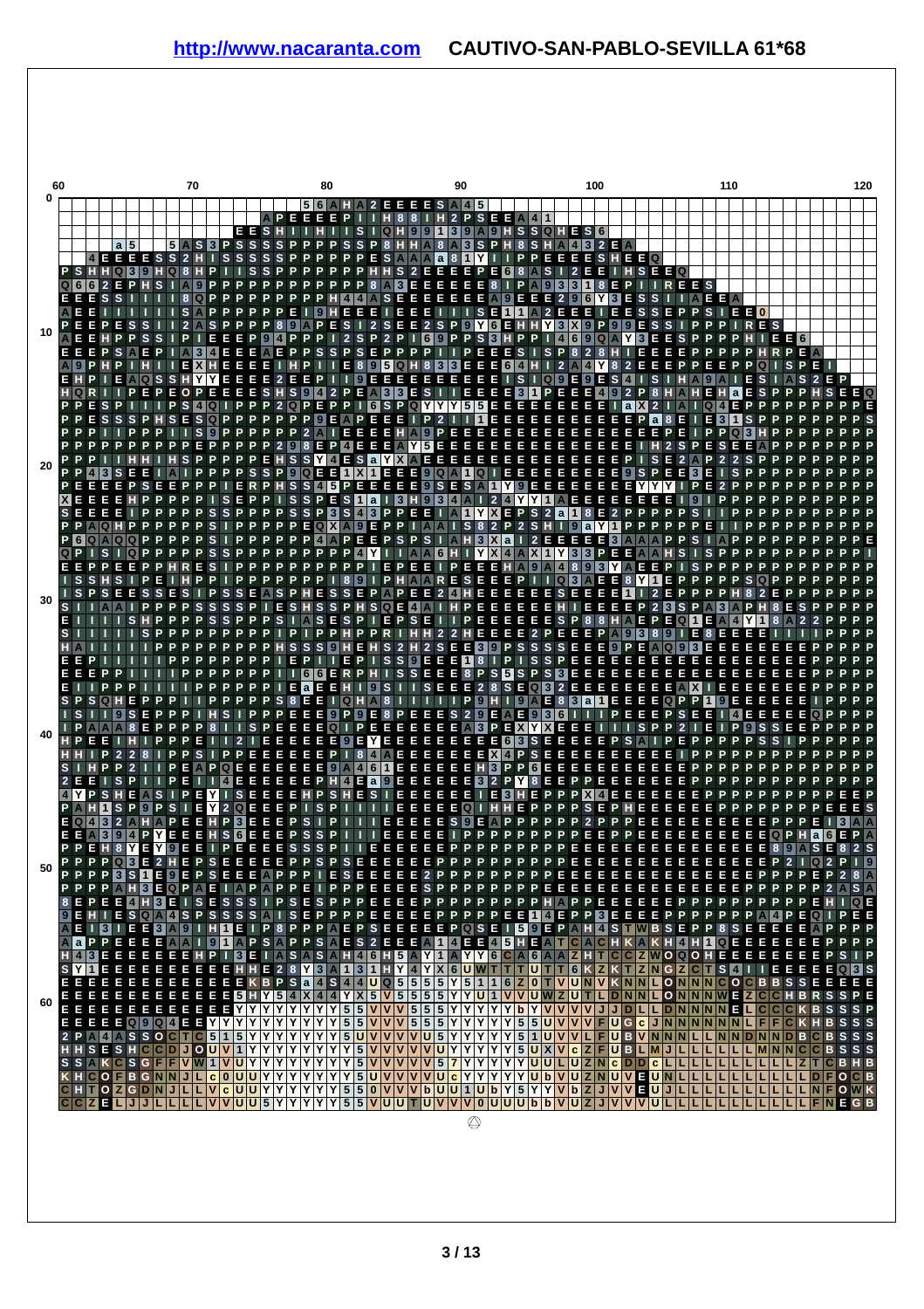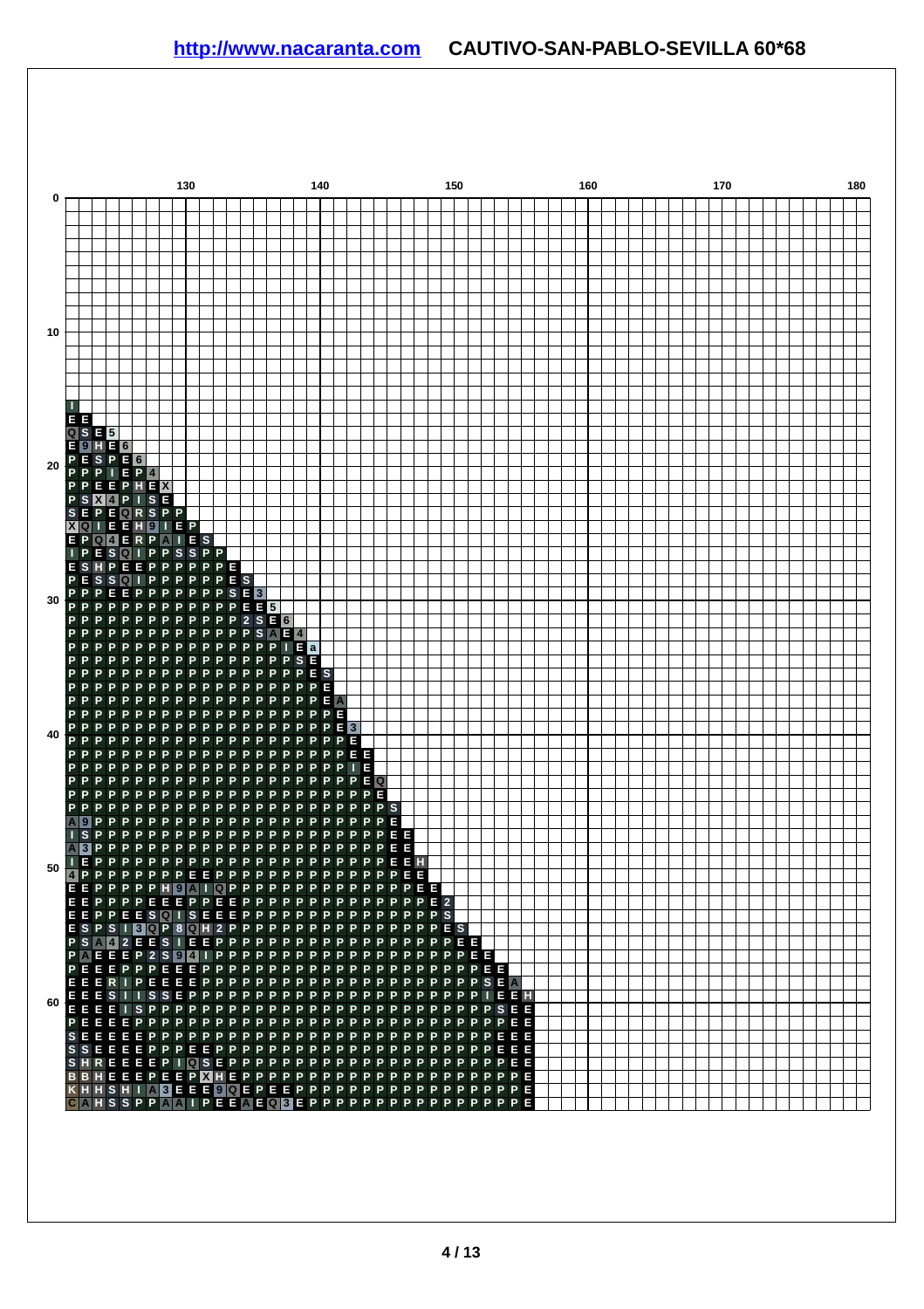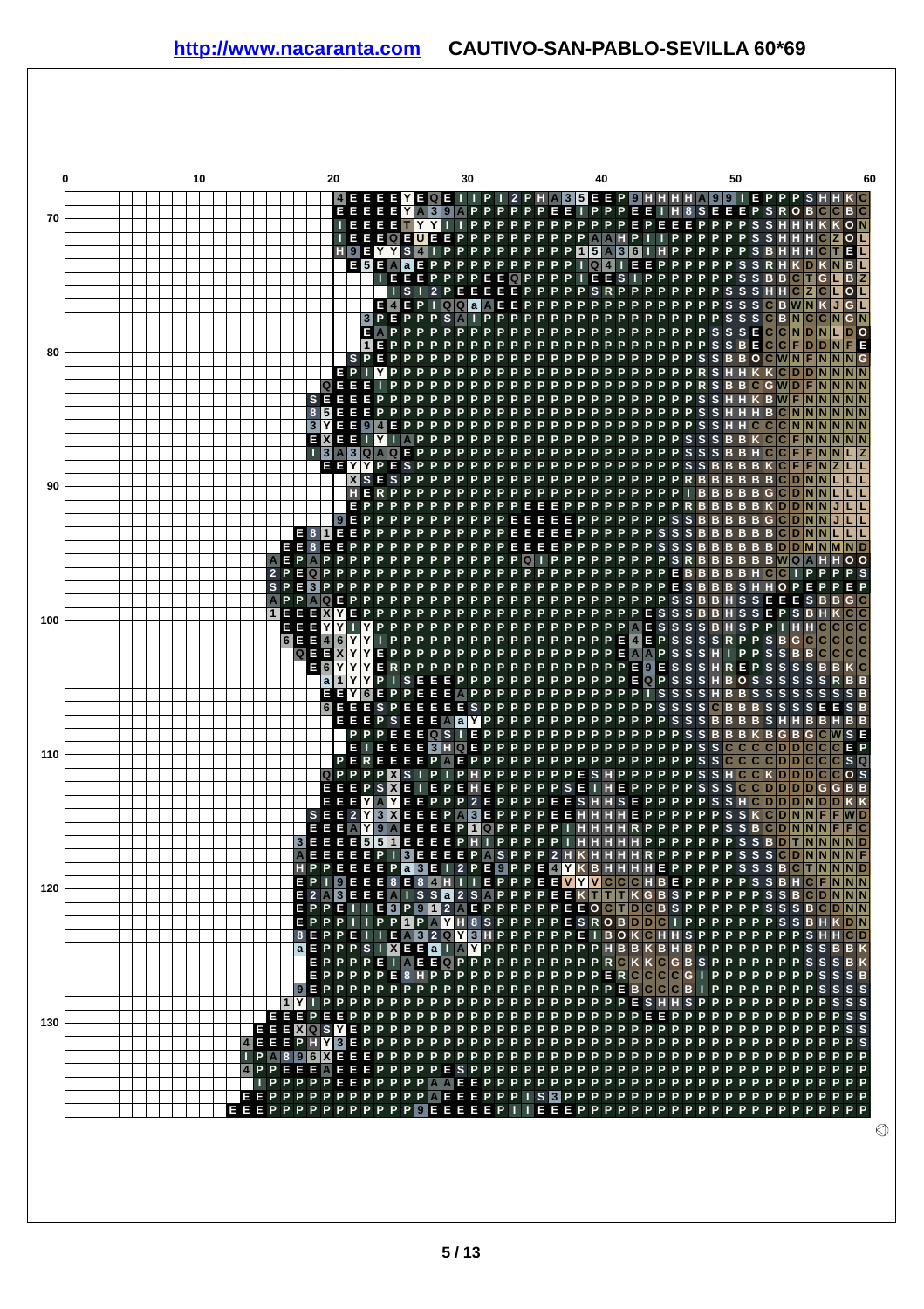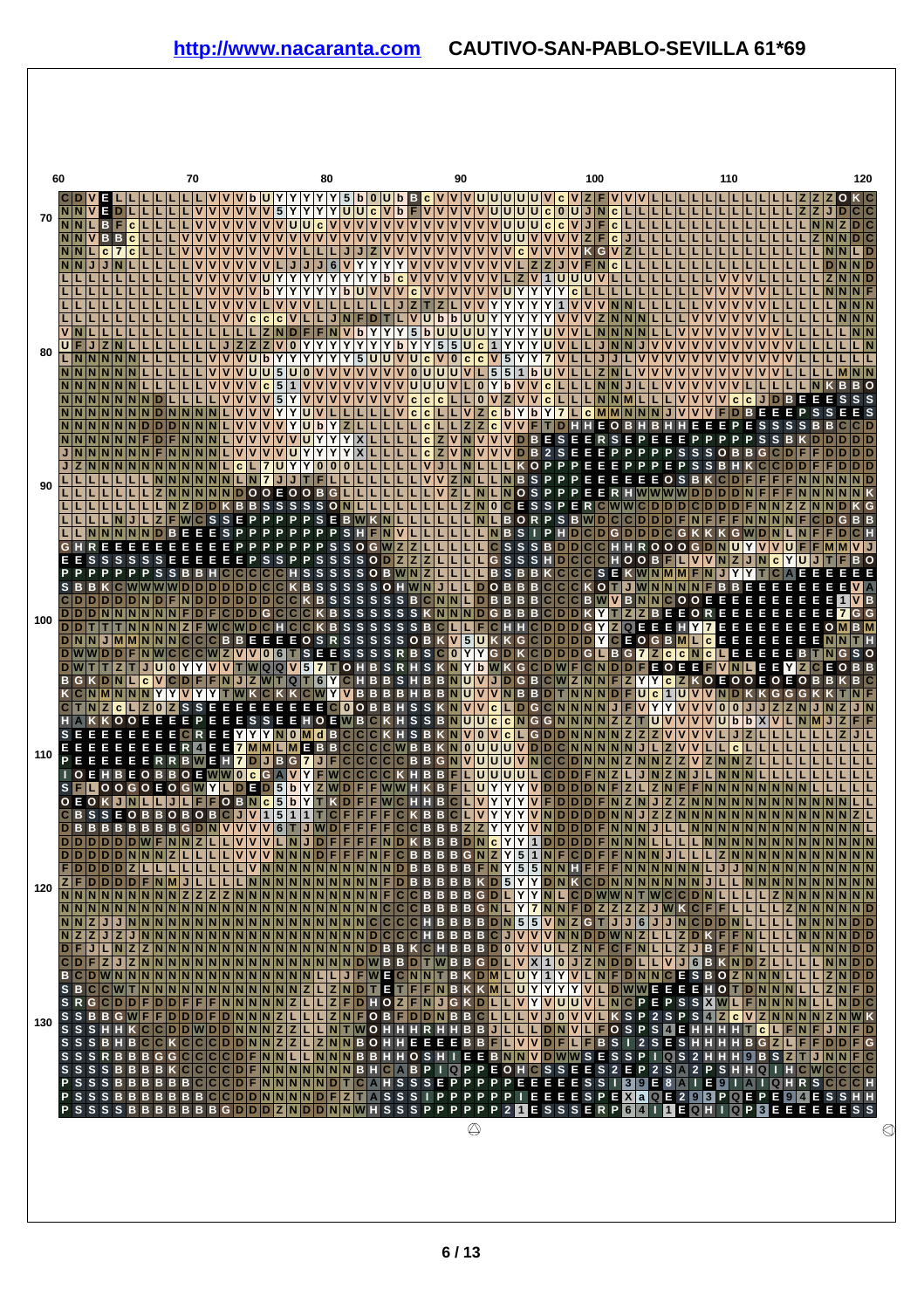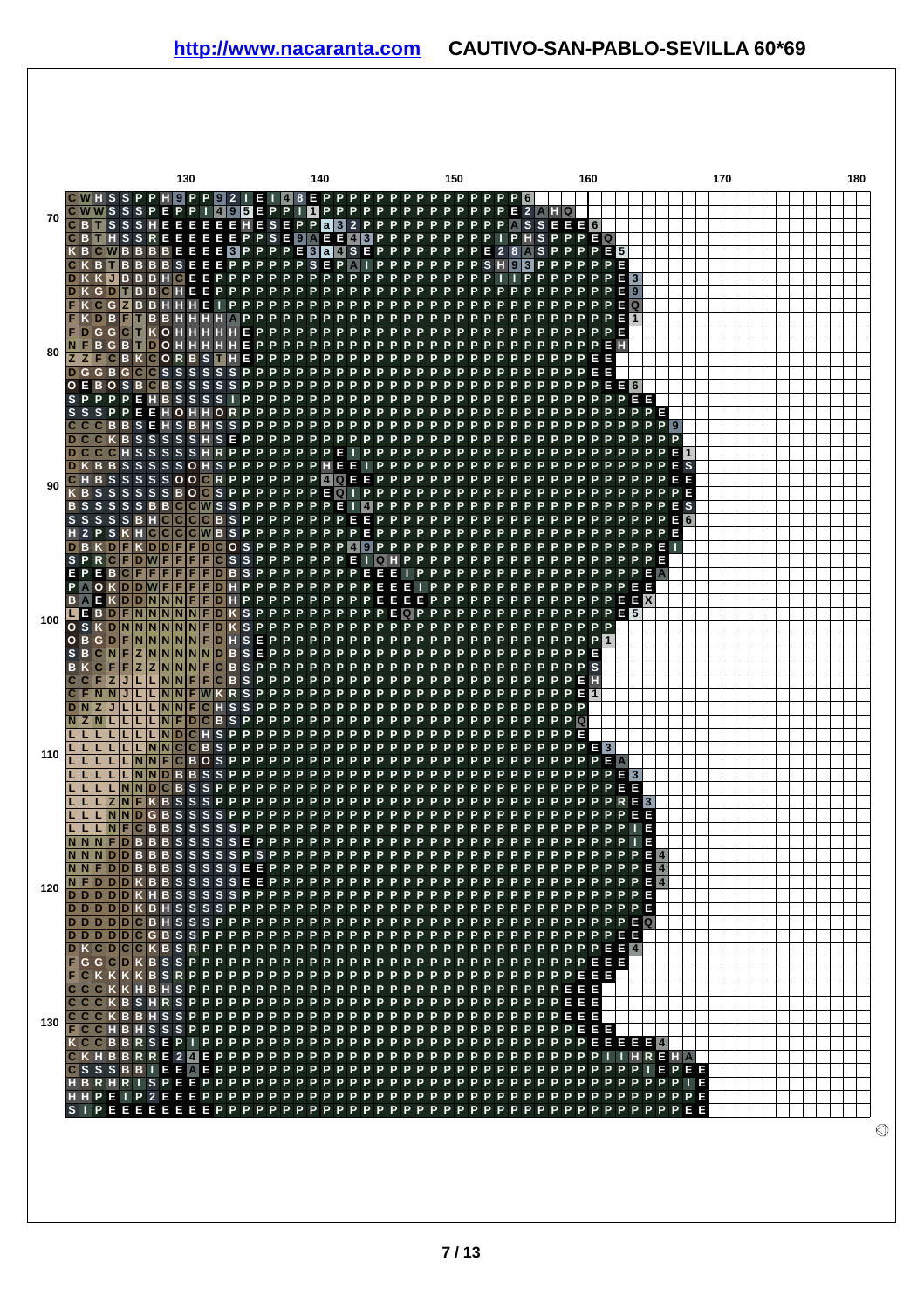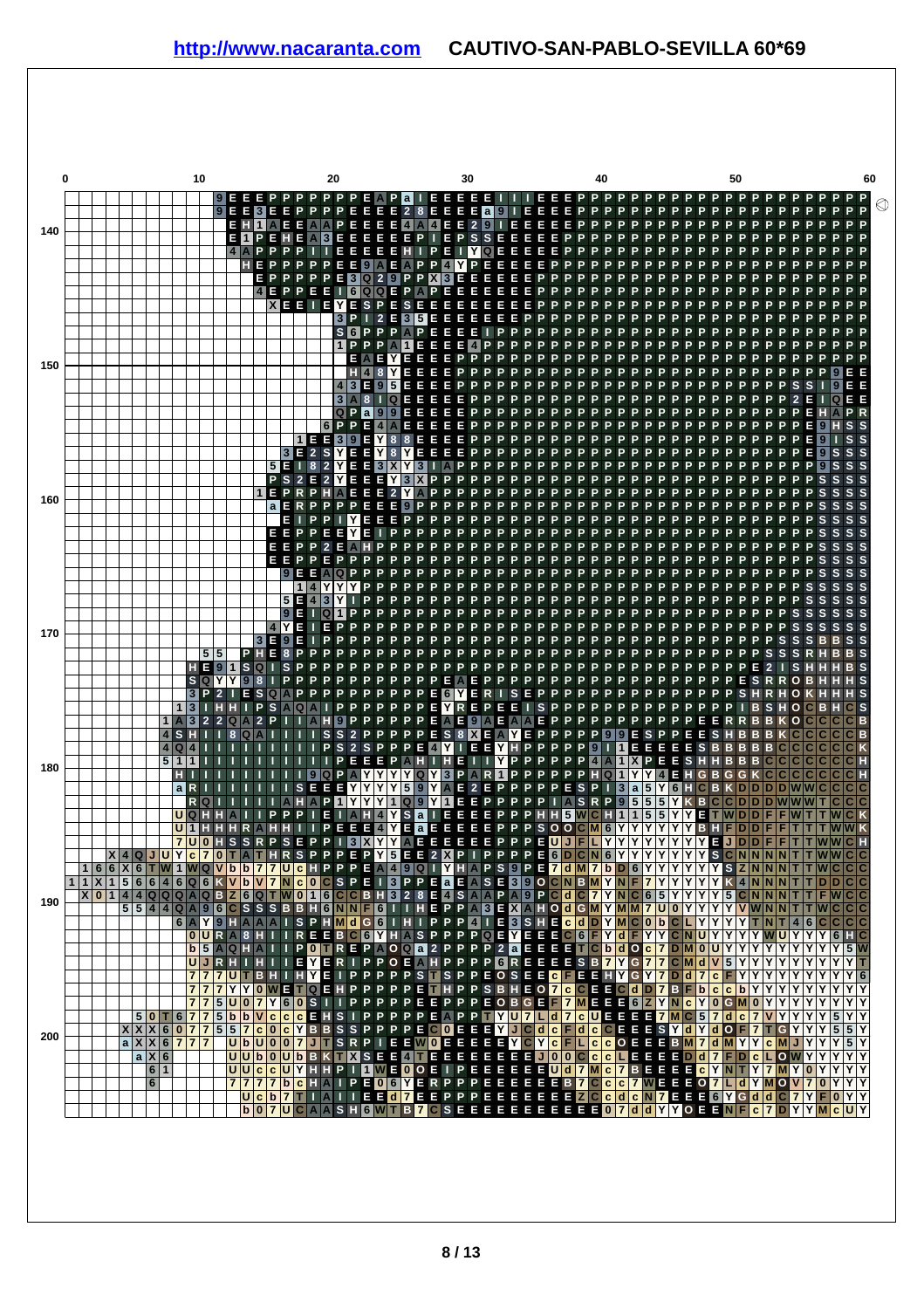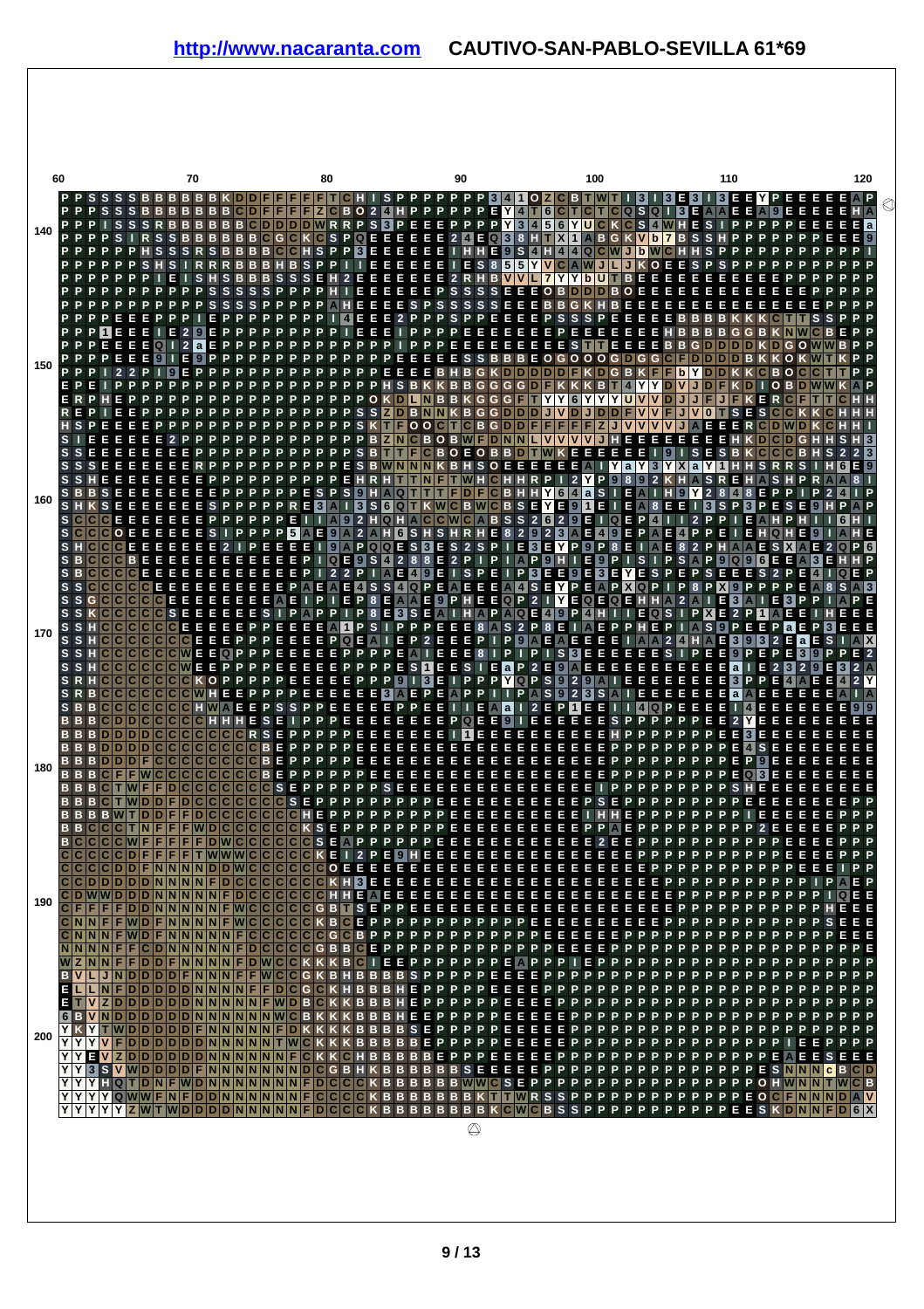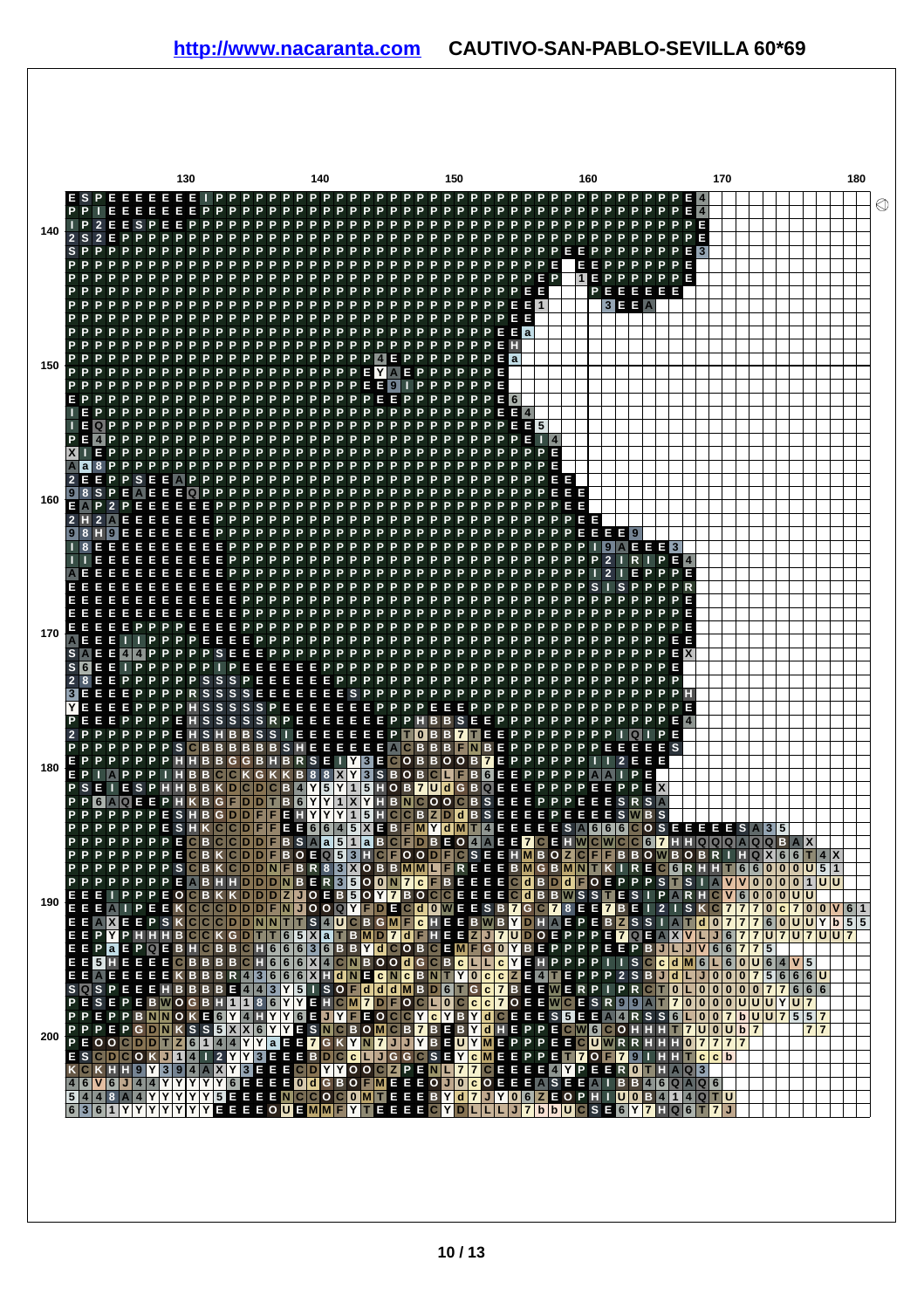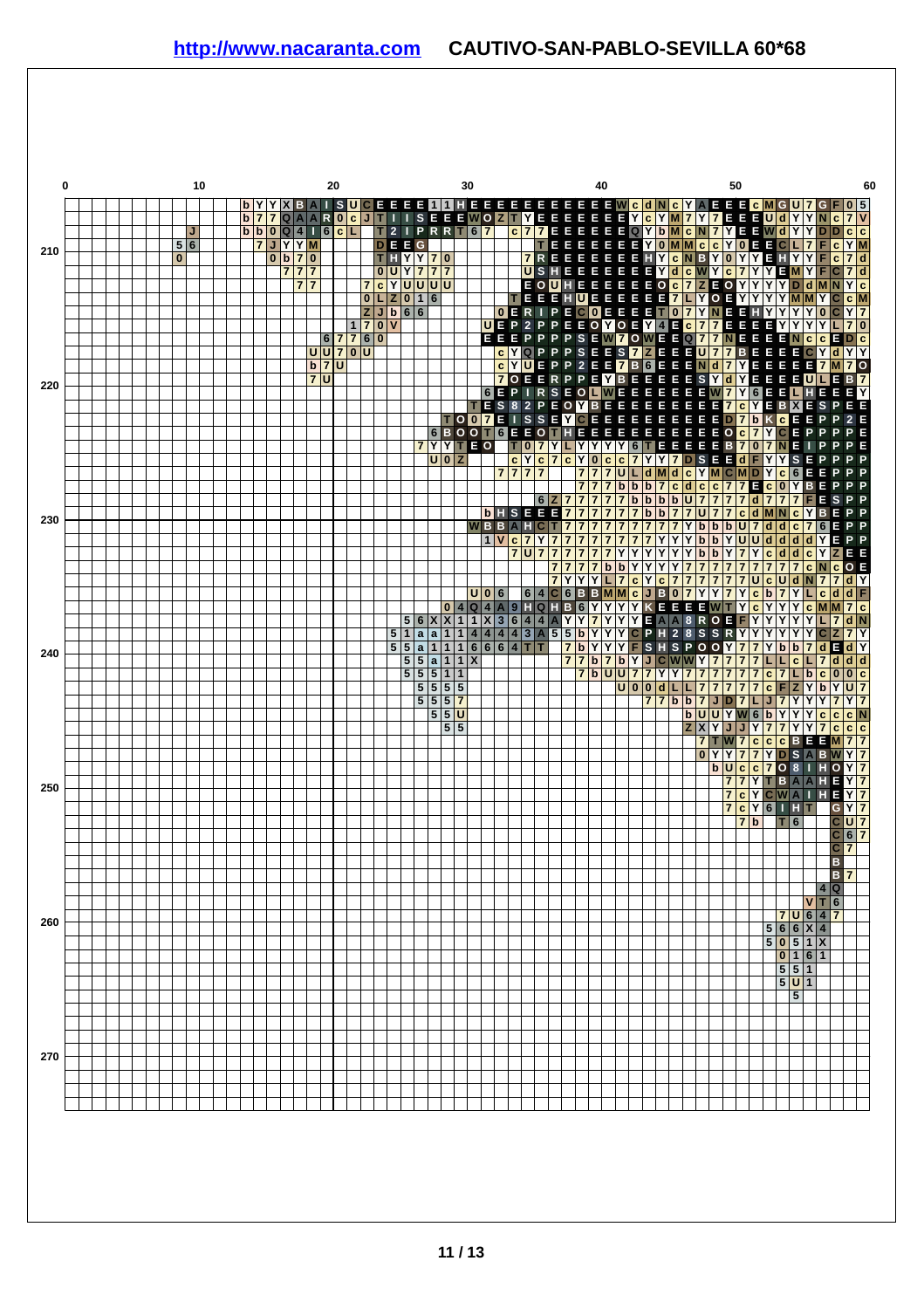|     | 60                               |                                                  |                                              |                                        |                                                                  |                                      |                                                                                                               | 70                                             |                                    |                                                   |                                           |                                                    |                                                               |                                           |                             |                                                              | 80                                   |                                           |                |                                    |                                  |        |           |                     |                       | 90                                          |                |                                                                                                                                                                                                                                      |                                                                       |                              |                                               |                |                            |                                                    | 100                                                                                                                                                                                                                                                 |                              |                         |                         |                                                                                    |                                  |                                                                           |                                                  |                     | 110                          |                                                      |                                |                                             |                           |                                 |                                            |                              |                         |                                               | 120                              |
|-----|----------------------------------|--------------------------------------------------|----------------------------------------------|----------------------------------------|------------------------------------------------------------------|--------------------------------------|---------------------------------------------------------------------------------------------------------------|------------------------------------------------|------------------------------------|---------------------------------------------------|-------------------------------------------|----------------------------------------------------|---------------------------------------------------------------|-------------------------------------------|-----------------------------|--------------------------------------------------------------|--------------------------------------|-------------------------------------------|----------------|------------------------------------|----------------------------------|--------|-----------|---------------------|-----------------------|---------------------------------------------|----------------|--------------------------------------------------------------------------------------------------------------------------------------------------------------------------------------------------------------------------------------|-----------------------------------------------------------------------|------------------------------|-----------------------------------------------|----------------|----------------------------|----------------------------------------------------|-----------------------------------------------------------------------------------------------------------------------------------------------------------------------------------------------------------------------------------------------------|------------------------------|-------------------------|-------------------------|------------------------------------------------------------------------------------|----------------------------------|---------------------------------------------------------------------------|--------------------------------------------------|---------------------|------------------------------|------------------------------------------------------|--------------------------------|---------------------------------------------|---------------------------|---------------------------------|--------------------------------------------|------------------------------|-------------------------|-----------------------------------------------|----------------------------------|
|     | Ū                                |                                                  | YYYYYYYY1Z<br>Y Y Y                          |                                        | YY                                                               |                                      |                                                                                                               | 55YY5                                          |                                    | $K W D N N N N N F C C $                          |                                           | 6WNNNNNNCC                                         |                                                               |                                           |                             |                                                              |                                      |                                           |                | $K$ $G$                            | B                                | В      | B         | B                   | B                     | B                                           | B              | <b>BGBBBBBBBBB</b><br>В                                                                                                                                                                                                              | B<br>B                                                                | G<br>G                       | $\mathbf k$                                   | $\sf K$        | C C G B S<br>H             | S                                                  | S <sub>P</sub><br>$\mathbf{s}$                                                                                                                                                                                                                      | P<br>P<br>P                  | P<br>P                  | P<br>P                  | P<br>P                                                                             | P<br>P                           | P<br>P                                                                    | P<br>P                                           | P<br>E              | E <sub>O</sub>               | EEPB<br>$\sf{s}$                                     | D                              |                                             |                           |                                 | <b>NNZS</b>                                |                              | A                       | $W\vert N\vert N\vert F\vert G\vert Y\vert X$ | YX                               |
|     | $\overline{0}$                   | U                                                | Y                                            | YYY                                    | Y                                                                | 5 5                                  |                                                                                                               | 1<br>$\mathbf{x}$                              |                                    | 5Y                                                |                                           | $1$ NNLL                                           |                                                               |                                           |                             | $ZZ$ D                                                       |                                      | $\overline{c}$                            |                | $G$ $G$                            | B                                | в      | B         | B                   | B                     | B                                           | B              | В                                                                                                                                                                                                                                    | B<br>B                                                                | B                            | B                                             | B              | B                          | S                                                  | $\mathbf{s}$                                                                                                                                                                                                                                        | P<br>P                       | P                       | P                       | P                                                                                  | P                                | P                                                                         | P<br>P                                           | Ε                   | E<br>$\mathbb{R}$            | $\overline{c}$                                       | D                              |                                             |                           |                                 | <b>NNNW</b>                                | Η                            | $\mathbf{a}$            | 5                                             | 5                                |
| 210 | F<br>$\overline{\mathsf{d}}$     | M<br>$\mathbf c$                                 | $\overline{7}$<br>Y<br>$\overline{7}$<br>Y   | Y<br>Y                                 | ĪΥ<br>Y<br>Y                                                     | $\sqrt{7}$<br>Y5                     | $\vert 5 \vert$                                                                                               | $\overline{\mathbf{5}}$<br>5                   |                                    | $165$<br>51X5                                     |                                           | YXQLLLLNF<br>▼                                     | <b>BNL</b>                                                    |                                           |                             | ETNEKK                                                       |                                      |                                           |                |                                    | B<br>B                           | B<br>B | B<br>B    | B<br>B              | B<br>B                | $\,$ B<br>B                                 | B<br>B         | B<br>B<br>B                                                                                                                                                                                                                          | B<br>B<br>B<br>B                                                      | B<br>B                       | B<br>B                                        | B<br>B         | B<br>B                     | $\mathbf{s}$<br>S                                  | s<br>S                                                                                                                                                                                                                                              | P<br>P<br>P<br>P             | P<br>P                  | P<br>P                  | P<br>P                                                                             | P<br>P                           | P<br>P                                                                    | P                                                | P<br>P<br>P         | S<br>E<br>B                  | H                                                    | $\overline{\mathsf{w}}$ N<br>T |                                             |                           | NNN<br>$N \mid N \mid N \mid T$ | 6                                          | $\overline{\mathbf{x}}$<br>5 | 5<br>5                  | $\overline{5}$<br>5                           | 5<br>$\sqrt{5}$                  |
|     | $\overline{\mathbf{d}}$          | $\overline{O}$<br>Y                              | U<br>Y<br>Y<br>Y                             | YY<br>Υ                                | Y<br>Y<br>Y                                                      | Y Y<br>Y                             | Y                                                                                                             | 5<br>$\overline{1}$<br>Y<br>Y                  | $6\phantom{a}$                     | 4 4<br>4                                          |                                           | 5Y<br>5 5                                          | $6\overline{6}$<br>ĪΥ                                         | EZ                                        | <b>BKZLN</b>                |                                                              |                                      | $\blacksquare$                            | $\blacksquare$ | $ \mathbf{c} $                     | B                                | B<br>B | B<br>B    | B<br>$\overline{c}$ | K                     | B<br>B                                      | B<br>B         | B                                                                                                                                                                                                                                    | B<br>B<br>B<br>B                                                      | B                            | B<br>B                                        | B              |                            | S                                                  | S<br>$\mathbf{s}$                                                                                                                                                                                                                                   |                              |                         | P<br>P                  | P<br>P                                                                             | P<br>P                           | P<br>P                                                                    | P<br>P                                           |                     | o<br>$\circ$<br>B            | B<br>F                                               | N N<br>T                       | $\blacksquare$<br>$\overline{1}$            | ${\bf 5}$                 | V5<br>$\overline{\mathbf{5}}$   | 5<br>$\overline{\mathbf{5}}$               | 5<br>5                       | 5<br>${\bf 5}$          | 5<br>5                                        | 5<br>$5\phantom{a}$              |
|     | B                                | Ÿ                                                | Ÿ<br>Y                                       | Y                                      | $\overline{\mathsf{Y}}$<br>Y                                     | Y Y                                  |                                                                                                               | Y<br>Ÿ                                         | $\overline{\mathsf{Y}}$            | 5                                                 |                                           | 11Y                                                |                                                               | ĪΥ                                        | $\overline{\mathbf{Q}}$     | $K$ $L$ $Z$                                                  |                                      |                                           | <b>NNW</b>     |                                    | $\overline{\mathbf{x}}$          | B      |           |                     | KWKK<br>KDGG          |                                             | B              | B <sub>B</sub>                                                                                                                                                                                                                       | B                                                                     | B                            | B                                             |                |                            |                                                    |                                                                                                                                                                                                                                                     |                              |                         |                         | $\begin{array}{c}\n\mathsf{P}\ \mathsf{P}\n\\ \mathsf{S}\ \mathsf{P}\n\end{array}$ | P                                | P                                                                         | P                                                | $\frac{P}{S}$       | $\circ$                      | $\sf K$<br>T                                         |                                | X5                                          | 5                         | $\overline{5}$                  | ▼                                          | Y                            | $\overline{\mathbf{5}}$ | $\vert 5 \vert$                               | ▼                                |
|     | D<br>$\overline{\mathbf{c}}$     | Y<br>Y                                           | Y<br>м<br>c                                  | <b>MU</b><br>$M$ $M$ $O$               | I۲<br>$5\overline{}$                                             | <b>YY</b><br>$\overline{\mathsf{Y}}$ | Y                                                                                                             | Y<br>Y                                         |                                    |                                                   |                                           |                                                    |                                                               |                                           |                             |                                                              |                                      |                                           |                |                                    |                                  |        |           |                     |                       |                                             |                |                                                                                                                                                                                                                                      |                                                                       |                              |                                               |                |                            |                                                    |                                                                                                                                                                                                                                                     |                              |                         |                         |                                                                                    |                                  | H 3 1 5 Y 6 4 P E S                                                       |                                                  |                     |                              | 6 1                                                  |                                |                                             |                           |                                 | 5 Y Y Y 6 Y                                | QY                           |                         | YY<br>$Y$ $Y$ 9                               | Y                                |
|     | G<br>$\overline{\mathsf{M}}$     | Y<br>Y                                           | N<br>$\overline{7}$                          | c<br>D F                               | Y<br>$\overline{5}$<br>c                                         | $J$ 7 Y<br>c                         | TY                                                                                                            | Y                                              |                                    |                                                   |                                           |                                                    |                                                               |                                           |                             |                                                              |                                      |                                           |                |                                    |                                  |        |           |                     |                       |                                             |                |                                                                                                                                                                                                                                      |                                                                       |                              |                                               |                |                            |                                                    | <b>wwwm</b>                                                                                                                                                                                                                                         |                              |                         |                         |                                                                                    |                                  |                                                                           |                                                  |                     |                              |                                                      |                                |                                             |                           |                                 | 8 E P B H 6 5 Y 5 H<br>9 4 Y Y Y Y 6 S E B |                              |                         | 5 Y 5 H E E<br>Е                              | E                                |
|     | $\overline{\mathsf{N}}$          | $\bf{0}$                                         |                                              | NYY                                    | $\mathbf c$                                                      | c                                    |                                                                                                               | $C$                                            |                                    |                                                   |                                           |                                                    |                                                               |                                           |                             |                                                              |                                      |                                           |                |                                    |                                  |        |           |                     |                       |                                             |                |                                                                                                                                                                                                                                      |                                                                       |                              |                                               |                |                            |                                                    |                                                                                                                                                                                                                                                     |                              |                         |                         |                                                                                    |                                  |                                                                           |                                                  |                     |                              |                                                      |                                |                                             |                           |                                 | YYYY1PEE                                   |                              | E E                     | Е                                             | $\circ$                          |
| 220 | F<br>M                           | Y۱<br>7 <sup>1</sup>                             | Y<br>Y<br>Y                                  | Y<br>YY                                | Y<br>$\mathbf c$                                                 | c Y<br>dGd7                          |                                                                                                               | C                                              |                                    |                                                   |                                           |                                                    |                                                               |                                           |                             |                                                              |                                      |                                           |                |                                    |                                  |        |           |                     |                       |                                             |                |                                                                                                                                                                                                                                      |                                                                       |                              |                                               |                |                            |                                                    |                                                                                                                                                                                                                                                     |                              |                         |                         |                                                                                    |                                  |                                                                           |                                                  |                     |                              | <b>AAAEEEE</b>                                       |                                |                                             |                           |                                 | E<br>Е                                     | E                            | Е<br>KA                 | $\circ$<br>c                                  | Y<br>c                           |
|     | Е<br>Е                           | Q<br><b>OY</b>                                   | Y                                            | YYY<br>d Y Y                           |                                                                  | MM <sub>c</sub> Y<br>$M$ $D$ $d$ $Y$ |                                                                                                               |                                                |                                    |                                                   |                                           |                                                    |                                                               |                                           |                             |                                                              |                                      |                                           |                |                                    |                                  |        |           |                     |                       |                                             |                |                                                                                                                                                                                                                                      |                                                                       |                              |                                               |                |                            |                                                    |                                                                                                                                                                                                                                                     |                              |                         |                         |                                                                                    |                                  |                                                                           |                                                  |                     |                              | E<br>E                                               | E<br>E                         | Е                                           | Е                         |                                 | <b>BO7</b><br><b>AWYG</b>                  | F                            |                         | C C <br>Y c                                   | $\mathbf c$                      |
|     | Ε                                | Е                                                |                                              | <b>MUY</b>                             |                                                                  | d C L                                |                                                                                                               | $\overline{7}$                                 |                                    |                                                   |                                           |                                                    |                                                               |                                           |                             |                                                              |                                      |                                           |                |                                    |                                  |        |           |                     |                       |                                             |                |                                                                                                                                                                                                                                      |                                                                       |                              |                                               |                |                            |                                                    |                                                                                                                                                                                                                                                     |                              |                         |                         |                                                                                    |                                  |                                                                           |                                                  |                     |                              | E                                                    |                                |                                             |                           |                                 | 6 Y d N c M                                |                              | c                       |                                               | $\mathbf c$<br>$N$ L             |
|     | E<br>S                           | E<br>$\mathbf{s}$                                | A<br>Е<br>Е<br>E G                           | $\overline{\mathsf{Y}}$                | $\overline{7}$<br>F<br>L<br>c                                    | D                                    | U Y Y<br>ш                                                                                                    | $\overline{7}$                                 | <b>DM</b>                          | F<br><b>MYL</b>                                   |                                           | <b>b</b> YYWE<br>YONYU                             |                                                               |                                           |                             |                                                              |                                      |                                           |                |                                    |                                  |        |           |                     |                       |                                             |                |                                                                                                                                                                                                                                      |                                                                       |                              |                                               |                |                            |                                                    |                                                                                                                                                                                                                                                     |                              |                         |                         |                                                                                    |                                  |                                                                           |                                                  |                     |                              |                                                      | $\overline{\mathbf{c}}$        |                                             |                           |                                 | L d D Y d C                                |                              |                         | $c c L F 7 Y 0 E$<br>HE                       | E                                |
|     | P<br>P                           | P<br>P                                           | $\overline{2}$<br>E<br>P                     | q                                      | Y<br>$\mathbf c$                                                 | <b>MY</b>                            |                                                                                                               | $\overline{7}$<br> G <br>F                     |                                    | d c                                               | $ {\bf C} $                               | $\overline{7}$                                     | $\mathbf{c}$                                                  | 7 c                                       |                             |                                                              |                                      |                                           |                |                                    |                                  |        |           |                     |                       |                                             |                |                                                                                                                                                                                                                                      |                                                                       |                              |                                               |                |                            |                                                    |                                                                                                                                                                                                                                                     |                              |                         |                         |                                                                                    |                                  |                                                                           |                                                  |                     |                              | $M$ 7 $Y$ F $Y$                                      |                                |                                             | $\overline{\mathsf{d}}$   |                                 | $ c $ E                                    | E                            | Е<br>Е                  | Ε<br>Е                                        | E                                |
|     | P                                | P                                                | Е<br>Е<br>Ε                                  | Е<br>E E J                             | U<br>D                                                           | L Y<br>$J$ $\overline{7}$            |                                                                                                               | $\overline{\mathbf{c}}$<br>$M$ $M$ 7 $Y$ $U$ 7 |                                    | d Y                                               | $\overline{\mathsf{v}}$                   |                                                    | 0 c<br>$G$ $Y$ $7$                                            | U c                                       |                             |                                                              |                                      |                                           |                |                                    |                                  |        |           |                     |                       |                                             |                |                                                                                                                                                                                                                                      |                                                                       |                              |                                               |                |                            |                                                    |                                                                                                                                                                                                                                                     |                              |                         |                         |                                                                                    |                                  |                                                                           |                                                  |                     |                              | CYOEEE                                               |                                |                                             |                           | <b>d</b> YO7<br>H               | Е<br>$\mathbf{s}$                          | Е<br>E                       | Ε                       | Ε                                             | Ε<br>E                           |
| 230 | P<br>P                           | Е<br>Ε                                           | E<br>Е<br>E<br>E                             | E E<br>Ε                               | Η<br>Ε<br>E                                                      | <b>Y</b> 7<br> U c                   |                                                                                                               | $\overline{7}$<br>$\overline{c}$               |                                    | $G$ M $7$<br>$M$ $Y$ $Y$ $L$ $Y$ $Y$              | z                                         | $\mathbf c$                                        | $\bullet$                                                     |                                           | $E$ $T$ $Y$ $Y$ $Z$         |                                                              |                                      |                                           |                |                                    |                                  |        |           |                     |                       |                                             |                |                                                                                                                                                                                                                                      |                                                                       |                              |                                               |                |                            |                                                    |                                                                                                                                                                                                                                                     |                              |                         |                         |                                                                                    |                                  |                                                                           |                                                  |                     |                              |                                                      | $\overline{\mathsf{R}}$<br>P   | P<br>P                                      | Ε                         | E                               | 0Y<br>$\overline{7}$                       | Е<br>σ                       | Е<br>E                  | Е<br>Е                                        | E<br>E                           |
|     | Е                                | Е                                                | Ε<br>E                                       | Е                                      | Ε<br>Е                                                           | Ε                                    | c                                                                                                             | F<br>$\overline{c}$                            | $\overline{7}$                     | $\mathbf d$                                       |                                           | $D$ <sub>M</sub>                                   | Y                                                             | E<br>G E                                  |                             |                                                              |                                      |                                           |                |                                    |                                  |        |           |                     |                       |                                             |                |                                                                                                                                                                                                                                      |                                                                       |                              |                                               |                |                            |                                                    |                                                                                                                                                                                                                                                     |                              |                         |                         |                                                                                    |                                  |                                                                           |                                                  |                     |                              |                                                      | P                              | P                                           | P<br>P                    | E                               | Е                                          | B                            | G                       | Е                                             | E                                |
|     | Ε<br>Е                           | E<br>Е                                           | E<br>E<br>E<br>s                             | P                                      | E<br>P<br>P<br>P                                                 |                                      | E Y Y<br>E B Y                                                                                                | $\mathbf{N}$<br>N                              | $\overline{7}$                     | $\overline{c}$<br>Y 7                             | D                                         | d Y<br>N c                                         | ۱Y                                                            | OF<br>YT                                  |                             | EEMNYY <mark>772<br/>EEEB7Mc717</mark><br>EEPEEEEYYY         |                                      |                                           |                |                                    |                                  |        |           |                     |                       |                                             |                |                                                                                                                                                                                                                                      |                                                                       | <b>MENS</b>                  |                                               |                |                            |                                                    |                                                                                                                                                                                                                                                     |                              |                         |                         |                                                                                    |                                  |                                                                           |                                                  |                     |                              | P<br>P                                               | P<br>P                         | P<br>P                                      | P                         | E<br>E                          | E<br>E                                     | E<br>E                       | Е                       | Y 7<br>F                                      | E<br>B                           |
|     | E<br>E                           | E                                                | P<br>E                                       | P<br>P<br>P                            | P<br>P<br>P<br>P                                                 | P<br>P                               | E<br>P                                                                                                        | $\ensuremath{\mathsf{R}}$<br>E                 |                                    | 6 <mark>c N</mark><br>H Y Y<br>E <mark>U</mark> Y |                                           | G N<br>YdYY                                        | c                                                             | $c\overline{Y}$                           |                             | W<br>E                                                       | P<br>E                               | P<br>P<br>P                               |                |                                    |                                  |        |           |                     |                       |                                             |                | <b>NAMERO SE PRESENTA DE SE PRESENTA DE PRESENTA DE PRESENTA DE PRESENTA DE PRESENTA DE PRESENTA DE PRESENTA DE PRESENTA DE PRESENTA DE PRESENTA DE PRESENTA DE PRESENTA DE PRESENTA DE PRESENTA DE PRESENTA DE PRESENTA DE PRES</b> |                                                                       | E                            | <b>SPR</b>                                    |                |                            |                                                    |                                                                                                                                                                                                                                                     |                              |                         |                         |                                                                                    |                                  |                                                                           |                                                  |                     | mm p p p p p<br>mm m p p p p | P<br>E                                               | P                              | P                                           | P<br>E                    | E                               | E                                          | E                            | E                       | E                                             | $\overline{7}$                   |
|     | $\mathbf c$                      | Ε<br>Е                                           | P<br>E<br>Е<br>S                             | P                                      | P<br>P                                                           | P                                    | P                                                                                                             | E                                              |                                    |                                                   | $\mathbf G$                               | L                                                  | c                                                             | dF<br> d c                                |                             | Ε<br>$\overline{7}$<br>$\frac{1}{\frac{1}{2}}$               |                                      |                                           |                |                                    |                                  |        |           |                     |                       |                                             |                |                                                                                                                                                                                                                                      | $\frac{4}{1}$                                                         | Έ                            |                                               |                |                            |                                                    |                                                                                                                                                                                                                                                     |                              |                         |                         |                                                                                    |                                  |                                                                           |                                                  |                     |                              | E                                                    | E<br>E                         | E<br>$\blacksquare$                         | Ε<br>E                    | E<br>E                          | Е<br>E                                     | E<br>E                       | E<br>E                  | Е<br>$\frac{E}{E}$                            | s<br>$6\overline{6}$             |
|     | B<br>Е                           | a <br>KX                                         | Е<br>Е<br>E                                  | S<br>E                                 | P<br>S<br>E<br>Ε                                                 | P<br>E                               | E<br>Ε                                                                                                        | E<br>E                                         | EO                                 | $\overline{7}$                                    | Yd                                        | NYY<br>$\overline{7}$                              | $\overline{c}$                                                | $\overline{\mathsf{N}}$<br>M <sub>c</sub> | $\overline{\mathsf{c}}$     |                                                              |                                      |                                           |                |                                    |                                  |        |           |                     |                       |                                             |                |                                                                                                                                                                                                                                      | <b>Y</b> 7                                                            | E<br>Y                       | $\mathbf{a} \mathbf{a} \mathbf{a} \mathbf{w}$ |                |                            |                                                    |                                                                                                                                                                                                                                                     |                              |                         |                         |                                                                                    |                                  |                                                                           |                                                  |                     |                              | E<br>E                                               | E                              | Ε<br>Ε                                      | E<br>E                    | E<br>E                          | E<br>Ε                                     | E<br>E                       | Ε<br>E                  | $\mathsf K$                                   | Ÿ<br>Y                           |
| 240 | $\overline{7}$                   | Е                                                | Y<br>c                                       | Е                                      | E<br>E                                                           | E E                                  |                                                                                                               | E                                              |                                    | E                                                 |                                           |                                                    | ◫                                                             | D c                                       |                             | $\overline{Y}$ 7                                             |                                      | J C                                       |                |                                    |                                  |        |           |                     |                       |                                             |                |                                                                                                                                                                                                                                      | $\overline{Y}$                                                        |                              |                                               |                |                            |                                                    |                                                                                                                                                                                                                                                     |                              |                         |                         |                                                                                    |                                  |                                                                           |                                                  |                     |                              |                                                      |                                |                                             | E                         | E                               | E                                          | Ε                            | E                       | L                                             | Y                                |
|     | C                                | F                                                | $\circ$<br>Е<br>$\overline{\mathbf{c}}$<br>Е | Y<br>$\overline{\circ}$ $\overline{7}$ | E<br>E<br>Е                                                      | Ë Ë                                  |                                                                                                               | E<br>E                                         | <br>  E  <br>  E  <br>  E  <br>  E | Ε<br>E                                            |                                           |                                                    | $7$ ND<br> c                                                  | $\overline{N}$ $\overline{Y}$             |                             | 0Uc<br>$\overline{Y}$ 7                                      | $\mathsf G$                          | $\overline{Y}$<br>c                       |                |                                    |                                  |        |           |                     |                       |                                             |                |                                                                                                                                                                                                                                      | B                                                                     | TE<br>E<br>C                 | $\frac{1}{2}$                                 |                |                            |                                                    |                                                                                                                                                                                                                                                     |                              |                         |                         |                                                                                    |                                  |                                                                           |                                                  |                     |                              |                                                      |                                |                                             | E<br>E                    | E<br>Ε                          | E<br>E                                     | E<br>Z                       |                         | U c <br>$Y$ 7                                 | $\mathbf c$<br>$\overline{c}$    |
|     | r                                |                                                  | 0 Y                                          | Е                                      | T<br>$\pmb{0}$                                                   | Е                                    | Ε                                                                                                             | E                                              |                                    | $\overline{\mathbf{c}}$                           |                                           | HZ                                                 |                                                               | D                                         | $\operatorname{\mathsf{d}}$ | c                                                            | L d c                                |                                           |                |                                    |                                  |        |           |                     |                       |                                             |                |                                                                                                                                                                                                                                      | $\overline{7}$                                                        |                              |                                               |                |                            |                                                    |                                                                                                                                                                                                                                                     |                              |                         |                         |                                                                                    |                                  |                                                                           |                                                  |                     |                              |                                                      |                                |                                             | E                         | E                               | Ε                                          | $\overline{7}$               | $\overline{7}$          | Md                                            |                                  |
|     | $\overline{\mathbf{0}}$<br>c     | c<br>$\overline{7}$                              | Y<br>$\pmb{0}$<br>c                          | Y<br>$\overline{7}$                    | C<br>B<br>$\overline{7}$<br>G                                    | M E<br>$d$ F                         |                                                                                                               | E<br>Ε<br>P                                    | $R$ $P$<br>P                       | P                                                 |                                           | i o e m m o g<br>I o e m m e c                     | Y<br>X                                                        | c<br>c                                    | $\pmb{\mathsf{0}}$<br> 7    | 7<br>$\overline{\mathbf{0}}$<br>Y<br>$\overline{\mathbf{c}}$ |                                      | N <sub>7</sub><br>$G$ <sub>V</sub>        |                |                                    |                                  |        |           |                     |                       |                                             |                |                                                                                                                                                                                                                                      | 7W<br>E                                                               |                              | m m m m m m m m<br>m m m m m m m m            |                |                            |                                                    |                                                                                                                                                                                                                                                     |                              |                         |                         |                                                                                    |                                  |                                                                           |                                                  |                     |                              |                                                      |                                | E<br>$JX$ E                                 | E<br>Ε                    | Ε<br>E                          | $\bf{0}$                                   | <b>FI</b> Y<br>Y             | F<br>7                  | п<br>$Y$ 7                                    | $\bf{0}$                         |
|     | L<br>$\overline{7}$              | $\overline{7}$                                   | M 7<br>c<br>$\overline{\mathbf{d}}$          | c                                      | c<br>c<br>c                                                      | d d c                                | $\begin{array}{c} \hline \mathbf{d} \text{ } \mathbf{c} \\ \hline \mathbf{c} \text{ } \mathbf{E} \end{array}$ | E<br>E                                         | P<br>E                             | $\Delta$ $\Delta$ $\Delta$                        |                                           | <br>  8 6 6 6 7 7 8<br>  8 7 8 7 8 7 8 1           | iana any <mark>del</mark><br>Immanuella<br><b>Septembrica</b> |                                           |                             | $\mathbf{c}$<br>$\overline{7}$                               | D d Y<br><b>ML</b>                   | $\overline{7}$                            |                |                                    |                                  |        |           |                     |                       |                                             |                | FYB<br>YYZ                                                                                                                                                                                                                           |                                                                       |                              |                                               |                |                            |                                                    |                                                                                                                                                                                                                                                     |                              |                         |                         |                                                                                    |                                  |                                                                           |                                                  |                     |                              |                                                      |                                | E Z B<br>E O U                              | E<br>Ε                    | H                               | $\mathbf{0}$<br>Y                          | $\overline{\mathbf{d}}$<br>Y | c<br>M                  | N d                                           | c N                              |
|     | $\overline{7}$                   | $\overline{7}$                                   |                                              | c                                      | c<br>c                                                           | Y                                    | Е                                                                                                             | E                                              | E E<br>E E                         |                                                   |                                           |                                                    |                                                               |                                           |                             |                                                              |                                      |                                           |                |                                    |                                  |        |           |                     |                       |                                             |                |                                                                                                                                                                                                                                      | $\overline{a}$                                                        |                              |                                               |                |                            |                                                    |                                                                                                                                                                                                                                                     |                              |                         |                         |                                                                                    |                                  |                                                                           |                                                  |                     |                              |                                                      | Ξ<br>Q                         |                                             |                           | EWY                             |                                            |                              |                         | M                                             | Y                                |
|     | $\overline{7}$<br>7              | $\overline{7}$                                   | $\overline{7}$<br>$\overline{7}$<br>7<br>0 L | c                                      | $\mathbf c$<br>c<br>$\overline{7}$<br>0                          | 7 D <br><u> 17  </u>                 | $\mathbf c$                                                                                                   | E<br>E                                         | EE                                 |                                                   |                                           |                                                    |                                                               |                                           | E E AVENT<br>E E AVENT      |                                                              | Y c d                                |                                           |                |                                    |                                  |        |           |                     |                       |                                             |                |                                                                                                                                                                                                                                      | $\overline{\mathbf{c}}$                                               |                              |                                               |                |                            |                                                    |                                                                                                                                                                                                                                                     |                              |                         |                         |                                                                                    |                                  | $\begin{array}{c}\n\bullet \\ \bullet \\ \bullet \\ \bullet\n\end{array}$ |                                                  | <b>DHEE</b><br>SESP |                              | $\frac{2}{P}$                                        | $\frac{2}{2}$                  | E                                           | L<br>$\overline{7}$       | $\overline{\mathbf{r}}$<br>d    | M                                          | $d$   $7$                    |                         | Y Y d Y<br>Y c c                              |                                  |
| 250 | 7                                |                                                  | b                                            | Y                                      | $\overline{7}$<br>c                                              | c 7                                  |                                                                                                               | E<br>E                                         |                                    | $S$ $7$ $H$ E                                     |                                           |                                                    | E                                                             |                                           | E H 4 T                     |                                                              |                                      | Y c                                       |                |                                    |                                  |        |           |                     |                       |                                             |                | NLYYCYCDYYY                                                                                                                                                                                                                          | $\overline{c}$                                                        | E<br>E                       | E                                             |                | EEE                        |                                                    | FREE PROPERTY NAMES OF REAL PROPERTY NAMES OF REAL PROPERTY NAMES OF REAL PROPERTY NAMES OF REAL PROPERTY NAMES OF REAL PROPERTY NAMES OF REAL PROPERTY NAMES OF REAL PROPERTY NAMES OF REAL PROPERTY NAMES OF REAL PROPERTY N<br>PEOY <sup>C</sup> |                              |                         |                         | 17                                                                                 | c<br>$\overline{\mathsf{Y}}$     | Ħ                                                                         | EI                                               | $\mathbf{s}$        | $\frac{1}{P}$<br>P<br>P      | P<br>P                                               | E<br>B                         | П                                           | Y                         | $\overline{7}$                  |                                            |                              | 0 <sup>7</sup>          | JY                                            |                                  |
|     | $\overline{7}$<br>$\overline{7}$ |                                                  | $\bf{0}$<br>$\mathbf c$<br>L 7<br>b          | $\overline{7}$                         | c<br>c<br>c                                                      | c<br>c Y                             | Y                                                                                                             | $\overline{\mathbf{A}}$<br>E                   |                                    | S E C<br><b>HSE</b>                               |                                           | <b>NCERAFEUY</b>                                   |                                                               |                                           |                             |                                                              |                                      |                                           |                |                                    |                                  |        |           |                     |                       |                                             |                | CD d M D M 7 E Y Y Y<br>N 1 Y Y M 7 Y O d C 0                                                                                                                                                                                        | $\overline{\circ}$<br>$\overline{\textbf{0}}$ $\overline{\textbf{Y}}$ | E                            | $\blacksquare$<br>$\blacksquare$              |                | E P P<br>P P P             |                                                    | P<br>P                                                                                                                                                                                                                                              | P<br>Е                       | $\overline{\mathbf{c}}$ | $\overline{7}$          | Y<br>$\overline{\mathbf{M}}$                                                       | ▼                                | $\overline{\mathbf{c}}$                                                   | P                                                | т                   | P                            | П<br>E                                               |                                | $\overline{\mathsf{Y}}$<br>$\overline{d Y}$ | c                         | c<br>d L                        | l c                                        | F                            | $U\vert N \vert 7$      | N<br>Y c T                                    | Y                                |
|     | 7                                |                                                  | 0 c<br>0 c                                   |                                        | $\mathbf{c}$<br>c<br>$\mathbf c$<br>c                            | c Y<br>$\overline{\mathbf{c}}$       | Y                                                                                                             | E<br>H<br>B<br>H                               | т                                  | <b>TIPE</b><br>т                                  |                                           | <b>HE</b>                                          |                                                               |                                           |                             |                                                              |                                      |                                           |                |                                    |                                  |        |           |                     |                       |                                             |                | TTAPERYNTYYM7YO <mark>dco</mark><br>YLEPIEYMUY7NNYDM <mark>dL</mark><br>Y <mark>M</mark> ESIEOYOULM7YNNF7                                                                                                                            | $\overline{7}$                                                        | E<br>Y<br>E                  | П                                             | $\blacksquare$ | <b>PP</b>                  |                                                    | P<br>$\sf{s}$                                                                                                                                                                                                                                       | $P$ $\overline{A}$<br>P<br>E | Y                       | $\overline{Y}$ 7        | τ<br>0c                                                                            | Y<br>$\mathbf c$                 | $\overline{\mathsf{w}}$                                                   | $E$ 8                                            |                     | $\mathbf 2$                  | $6\phantom{a}$<br>O<br>$\overline{Y}$                | $\overline{7}$<br>п            | $\mathbf{c}$                                | ◨<br> 0 7                 | υ<br>$\overline{\mathsf{N}}$    | I۲                                         | Y<br>Y                       |                         | Y c<br><b>YN</b>                              | $\overline{4}$<br>$\overline{4}$ |
|     |                                  |                                                  | 77                                           |                                        | $\overline{\textbf{0}}$<br>$\overline{\mathbf{c}}$               | $\overline{\mathbf{c}}$              | 17                                                                                                            | $\mathbf{s}$                                   | $\overline{\mathsf{I}}$ A          | т                                                 |                                           | SRCFZ                                              |                                                               |                                           |                             | E                                                            |                                      |                                           |                |                                    |                                  |        |           |                     |                       |                                             |                | P P E W <mark>d Y 7 M c Y d 7 N c</mark><br>E H E I <mark>7 7 c M b Y C d L 0</mark>                                                                                                                                                 | $\overline{\mathsf{Y}}$                                               |                              | E B<br>B H                                    |                | RPS<br>ESS<br>SSS          |                                                    | $\overline{\mathbf{s}}$                                                                                                                                                                                                                             | T E                          | $\overline{7}$          | $\overline{\mathbf{c}}$ | $\vert c \vert$                                                                    | $\overline{\mathbf{c}}$          | <b>CEISE</b>                                                              |                                                  |                     |                              | $\overline{\mathsf{Y}}$                              | $\overline{7}$                 |                                             | bY                        |                                 | $\overline{d Y}$                           | Y                            | $\mathbf{c}$            | F                                             | Ε                                |
|     |                                  |                                                  | c 7                                          | $\overline{7}$                         | $\overline{\mathbf{z}}$<br>$\overline{7}$<br>7<br>$\overline{7}$ | c Y<br>$\overline{\mathbf{c}}$       | IJ                                                                                                            | $\overline{\mathsf{R}}$<br>$\mathbf{s}$        | <b>AH</b><br>HH                    | <sub>S</sub><br>Η                                 |                                           | H <mark>ubeyxe</mark> h<br>Yaers <mark>y</mark> ge |                                                               |                                           |                             |                                                              |                                      |                                           | REFY           |                                    |                                  |        |           |                     |                       |                                             |                | $d$ L $0$ Y                                                                                                                                                                                                                          |                                                                       |                              |                                               |                |                            |                                                    | $\mathbf{s}$                                                                                                                                                                                                                                        | H R                          |                         | $Y$ 7 $c$               | B                                                                                  | $\overline{c}$<br>$\overline{c}$ | $\overline{\mathbf{D}}$<br>$C$ 6 T                                        | c w                                              |                     | B                            | $\vert$ z<br>Y<br><b>B</b> <sub>b</sub> <sup>Y</sup> |                                |                                             | UJY<br>Y 0 0              | $\mathbf c$                     | J Y                                        | c                            | L N Y<br>17             | W<br>H                                        | H<br>$\overline{\mathbf{4}}$     |
|     |                                  |                                                  |                                              | $\overline{7}$                         | $\overline{7}$<br>$\overline{7}$                                 | 7                                    |                                                                                                               | H<br>m                                         | H                                  | 5                                                 |                                           | $H$ <sub>S</sub>                                   | H                                                             | $\overline{A}$                            | S                           | PY                                                           |                                      | BM                                        |                |                                    |                                  |        |           |                     |                       |                                             |                |                                                                                                                                                                                                                                      |                                                                       |                              |                                               |                |                            |                                                    | L M Y Y d 7 c B 6 0 6 4 4 6 6 4 H W B<br>Y d Y Y M Y Y W B E E E E E S S S Y Y<br>OCAMPIAATOMAAGGYANDIAAR BOOOFA<br>GEMON SOME GEMON VAN HARD ON OLOGOOF<br>GEMON SOME GEMON VAN HARD ON OLOGOOF<br>GEMON SOME GEMON VAN HARD OLOGOOF               |                              |                         |                         |                                                                                    |                                  |                                                                           |                                                  |                     |                              | <b>BYJ</b>                                           | $\overline{7}$                 |                                             | d 7                       | $\mathbf c$                     |                                            | <b>Y</b> 7                   | $\overline{\mathsf{v}}$ | $\Delta$                                      | $\overline{3}$                   |
| 260 |                                  |                                                  |                                              | $\overline{7}$<br> 7                   | $\overline{7}$<br>$\overline{7}$<br>7 7                          | $\overline{7}$<br>$\overline{7}$     |                                                                                                               | $\overline{c}$                                 | HX<br>SIY                          | $\overline{1}$<br>H                               |                                           | <b>IAAAA</b><br>$A$ $A$ $A$ $A$ $A$                |                                                               |                                           |                             | $S A$ <sub>0</sub>                                           | $\frac{1}{2}$ BL                     | $ {\bf c} $                               |                |                                    |                                  |        |           |                     |                       |                                             |                |                                                                                                                                                                                                                                      |                                                                       |                              |                                               |                |                            |                                                    |                                                                                                                                                                                                                                                     |                              |                         |                         |                                                                                    |                                  |                                                                           |                                                  |                     |                              | 6 7 7<br>$S$ T $7$                                   | П                              |                                             | $6$ W Y<br>W <sub>0</sub> | $6\overline{6}$                 | F1 1                                       | $\overline{1}$               |                         | W W 4 6 <br>4 4                               | $\overline{4}$<br>$6\phantom{1}$ |
|     |                                  | т                                                | b<br>$\overline{7}$<br>$\overline{7}$        | <b>7</b><br>π                          | $\overline{7}$<br> 7 <br>$\overline{7}$<br>$\overline{7}$        | 7 <br>7U                             | $\overline{7}$                                                                                                |                                                | 0 <sub>W</sub><br><b>TW</b>        | $\overline{c}$<br>$\overline{4}$                  | 9<br>9                                    | $\overline{Q}$                                     | $Q$ $A$ $A$ $A$ $A$<br>$\overline{9}$                         | QQ                                        |                             | $QQ9A$                                                       |                                      |                                           |                | QQ                                 | B                                |        | BI        |                     | 0                     | 7                                           | $\blacksquare$ | Ε                                                                                                                                                                                                                                    | C T                                                                   | $\mathbf{s}$                 |                                               | HHP            |                            | $\mathbf{s}$                                       | H                                                                                                                                                                                                                                                   |                              |                         |                         | вŪ                                                                                 | 70                               |                                                                           | H                                                | $6\phantom{a}$      | C T                          | U<br><b>AVY</b>                                      | П                              | T.                                          | W6U<br>T                  | $\overline{4}$                  | T X <br>$\overline{4}$                     | 6<br>4                       | 6                       | 4 6<br>6                                      | 6<br>$6\phantom{1}$              |
|     | U                                | $\overline{4}$                                   | 6                                            |                                        | $\overline{7}$                                                   | U                                    |                                                                                                               |                                                | $\overline{\mathsf{w}}$            | 4                                                 | $\overline{\mathbf{4}}$                   | $\vert$ 4                                          | 4 Q Q                                                         |                                           |                             | Q                                                            | 9 9                                  | $\overline{Q}$                            |                | <b>AY</b>                          |                                  |        |           |                     | SWWYOC<br>6 T 6 Y C B |                                             |                | VT <mark>7</mark><br>TCY                                                                                                                                                                                                             | 6                                                                     |                              |                                               |                |                            |                                                    |                                                                                                                                                                                                                                                     |                              | $H$ $B$ $6$<br>4 Q U    |                         | C T                                                                                | <b>WT</b>                        |                                                                           | П                                                | $\bf{0}$            | $\overline{\mathbf{0}}$      | W                                                    | U                              |                                             | T Y X                     |                                 | 6 Y                                        | $\vert$ 1                    |                         | X 6                                           | 6                                |
|     | $\mathbf{1}$<br>$\overline{1}$   | 0 6<br>1 6                                       |                                              |                                        |                                                                  | U 7<br>0 U                           |                                                                                                               |                                                |                                    | W 4<br>0 4                                        | $\overline{4}$<br>$\overline{\mathbf{3}}$ | 3                                                  | 4   4   4   4<br>$344$                                        |                                           |                             | 499Q27<br>499                                                |                                      | $\overline{6}$                            |                | $7$ $11$                           | 9                                |        |           |                     |                       |                                             |                | T 6 Y C B T C Y 6<br>6 9 4 4 Y Y <mark>U U</mark> Y                                                                                                                                                                                  |                                                                       |                              |                                               |                | T464Y1<br>HC6AY9<br>YT6A44 |                                                    |                                                                                                                                                                                                                                                     |                              | $Q$ $A$ $T$<br>4QX      |                         | <b>TYW</b><br>0Y                                                                   |                                  | J Q b                                                                     | $\overline{\mathfrak{o}}\overline{\mathfrak{v}}$ |                     | $\overline{b}$               | $\overline{U}$ Z T<br>$\overline{Y}$                 |                                | YY<br>$\overline{Y}$ $\overline{Y}$         | $ 0\rangle$<br>6          | 6<br>$\overline{1}$             | ۱a                                         | 1 X<br>6                     | $\overline{\mathbf{x}}$ | 1 1<br>1                                      | $\mathbf{1}$<br>$\mathbf{1}$     |
|     | $\overline{1}$                   | $\mathbf{1}$<br>0                                |                                              |                                        |                                                                  | 6 Z                                  |                                                                                                               |                                                |                                    | $6\phantom{1}$                                    | $\bf 6$                                   | $\overline{3}$                                     | $\overline{3}$                                                | 6 3                                       |                             | $\overline{\mathbf{3}}$                                      | 4 6                                  | U                                         |                |                                    |                                  |        | T 4 4 4 5 |                     | $Q$ $Q$ $Y$           |                                             |                | YYY                                                                                                                                                                                                                                  | Y                                                                     |                              | $\overline{Y}$                                | $\frac{4}{Y}$  |                            | 4 4                                                | $\overline{4}$                                                                                                                                                                                                                                      | 4 4                          |                         |                         | U 6                                                                                | 6                                |                                                                           |                                                  |                     |                              | Y<br>b                                               |                                | YY                                          | $6\overline{6}$           | x                               |                                            | $\pmb{\mathsf{x}}$           | $\overline{1}$          | ∣a                                            | a                                |
|     | 1<br>5                           | $\overline{7}$<br>$\mathbf{1}$<br>$\overline{7}$ |                                              |                                        |                                                                  | $1$ $X$<br>$ \overline{x} $ 1        |                                                                                                               | 5<br>5                                         |                                    | $\overline{7}$                                    | $\bf 6$                                   | 4 X                                                | 6<br>$1 \times X$ 6                                           | X6                                        |                             | 6<br>6<br>X Y                                                | $\overline{\mathbf{Y}}$<br>$\vert$ 1 | $\overline{4}$<br>$\overline{\mathbf{4}}$ | 3              | $\overline{4}$<br>$\overline{X}$ 6 | $\overline{4}$<br>$\overline{6}$ |        | $661$     |                     | 4647                  | $\overline{\mathsf{Y}}$<br>$\overline{4}$ Y |                | $Y$ $Y$ $Y$<br>Y Y Y                                                                                                                                                                                                                 |                                                                       | $\overline{\mathsf{Y}}$<br>Y | $\overline{Y}$<br>Y Y Y                       |                | $\overline{9}$ 3<br> 4 3   |                                                    | $\overline{3}$<br>$\overline{\mathbf{3}}$                                                                                                                                                                                                           | 3 4<br>6 3                   |                         |                         | 0 Y 0<br>7Y                                                                        | $\overline{7}$                   |                                                                           |                                                  |                     |                              | $\overline{\mathbf{z}}$                              | U                              | I۲<br>$\overline{7}$                        |                           | 6x<br>$\overline{0 1}$          |                                            | $\overline{1}$               |                         | 1 5 5<br>a 5                                  | $\sqrt{5}$                       |
| 270 |                                  |                                                  |                                              |                                        |                                                                  | a 1                                  |                                                                                                               |                                                |                                    |                                                   |                                           | $\mathbf{x}$                                       | $\overline{1}$                                                | $1 \mid X \mid 1$<br>6Y                   |                             | Y<br>$\overline{1}$<br>5<br>$\vert x \vert$                  | $\overline{1}$<br>$\overline{1}$     | $\overline{1}$<br>$\overline{1}$          |                | X 6                                | $6\overline{6}$                  |        | 6 3 5     |                     |                       | 4 5                                         | Y Y            |                                                                                                                                                                                                                                      | Ī۲                                                                    | Y<br>Y                       | Y Y<br>Y Y Y                                  | Y              | $\overline{7}$<br>Y        | $\overline{\mathbf{3}}$<br>$\overline{\mathbf{3}}$ | x<br>$\overline{1}$                                                                                                                                                                                                                                 | 6 6<br>X 1                   |                         | $7\overline{7}$         |                                                                                    |                                  |                                                                           |                                                  |                     |                              |                                                      |                                |                                             | U 1                       | $\overline{5}$                  |                                            |                              |                         |                                               |                                  |
|     |                                  |                                                  |                                              |                                        |                                                                  |                                      |                                                                                                               |                                                |                                    |                                                   |                                           |                                                    |                                                               | 5 <sub>5</sub>                            | ĪΥ                          | $\overline{x}$ 5                                             | $\vert$ 1                            | $\overline{\mathbf{1}}$                   |                |                                    |                                  |        |           |                     |                       |                                             |                | 16X111X5YYY<br>11111111YYYY                                                                                                                                                                                                          |                                                                       | Y Y Y                        |                                               |                | Y6                         |                                                    | 5                                                                                                                                                                                                                                                   | $5\overline{5}$<br>5         |                         |                         |                                                                                    |                                  |                                                                           |                                                  |                     |                              |                                                      |                                |                                             |                           |                                 |                                            |                              |                         |                                               |                                  |
|     |                                  |                                                  |                                              |                                        |                                                                  |                                      |                                                                                                               |                                                |                                    |                                                   |                                           |                                                    |                                                               |                                           | $\overline{\mathsf{U}}$     | $\overline{5}$<br>$\overline{5}$<br>5                        | 5<br>555                             | $\overline{5}$                            |                | U 1 1<br>55a                       |                                  |        |           |                     |                       |                                             |                | $111X1YYY$<br>a 5 a 5 U Y Y Y                                                                                                                                                                                                        | Y                                                                     | Y Y Y                        | YYY                                           | Y              | YX                         | Y Y 5                                              | $\overline{5}$                                                                                                                                                                                                                                      | 5<br>5<br>5                  |                         |                         |                                                                                    |                                  |                                                                           |                                                  |                     |                              |                                                      |                                |                                             |                           |                                 |                                            |                              |                         |                                               |                                  |
|     |                                  |                                                  |                                              |                                        |                                                                  |                                      |                                                                                                               |                                                |                                    |                                                   |                                           |                                                    |                                                               |                                           |                             |                                                              |                                      |                                           |                |                                    |                                  |        |           |                     |                       |                                             | ◎              |                                                                                                                                                                                                                                      |                                                                       |                              |                                               |                |                            |                                                    |                                                                                                                                                                                                                                                     |                              |                         |                         |                                                                                    |                                  |                                                                           |                                                  |                     |                              |                                                      |                                |                                             |                           |                                 |                                            |                              |                         |                                               |                                  |
|     |                                  |                                                  |                                              |                                        |                                                                  |                                      |                                                                                                               |                                                |                                    |                                                   |                                           |                                                    |                                                               |                                           |                             |                                                              |                                      |                                           |                |                                    |                                  |        |           |                     |                       |                                             |                |                                                                                                                                                                                                                                      |                                                                       |                              |                                               |                |                            |                                                    |                                                                                                                                                                                                                                                     |                              |                         |                         |                                                                                    |                                  |                                                                           |                                                  |                     |                              |                                                      |                                |                                             |                           |                                 |                                            |                              |                         |                                               |                                  |
|     |                                  |                                                  |                                              |                                        |                                                                  |                                      |                                                                                                               |                                                |                                    |                                                   |                                           |                                                    |                                                               |                                           |                             |                                                              |                                      |                                           |                |                                    |                                  |        |           |                     |                       |                                             |                |                                                                                                                                                                                                                                      |                                                                       |                              |                                               |                |                            |                                                    |                                                                                                                                                                                                                                                     |                              |                         |                         |                                                                                    |                                  |                                                                           |                                                  |                     |                              |                                                      |                                |                                             |                           |                                 |                                            |                              |                         |                                               |                                  |